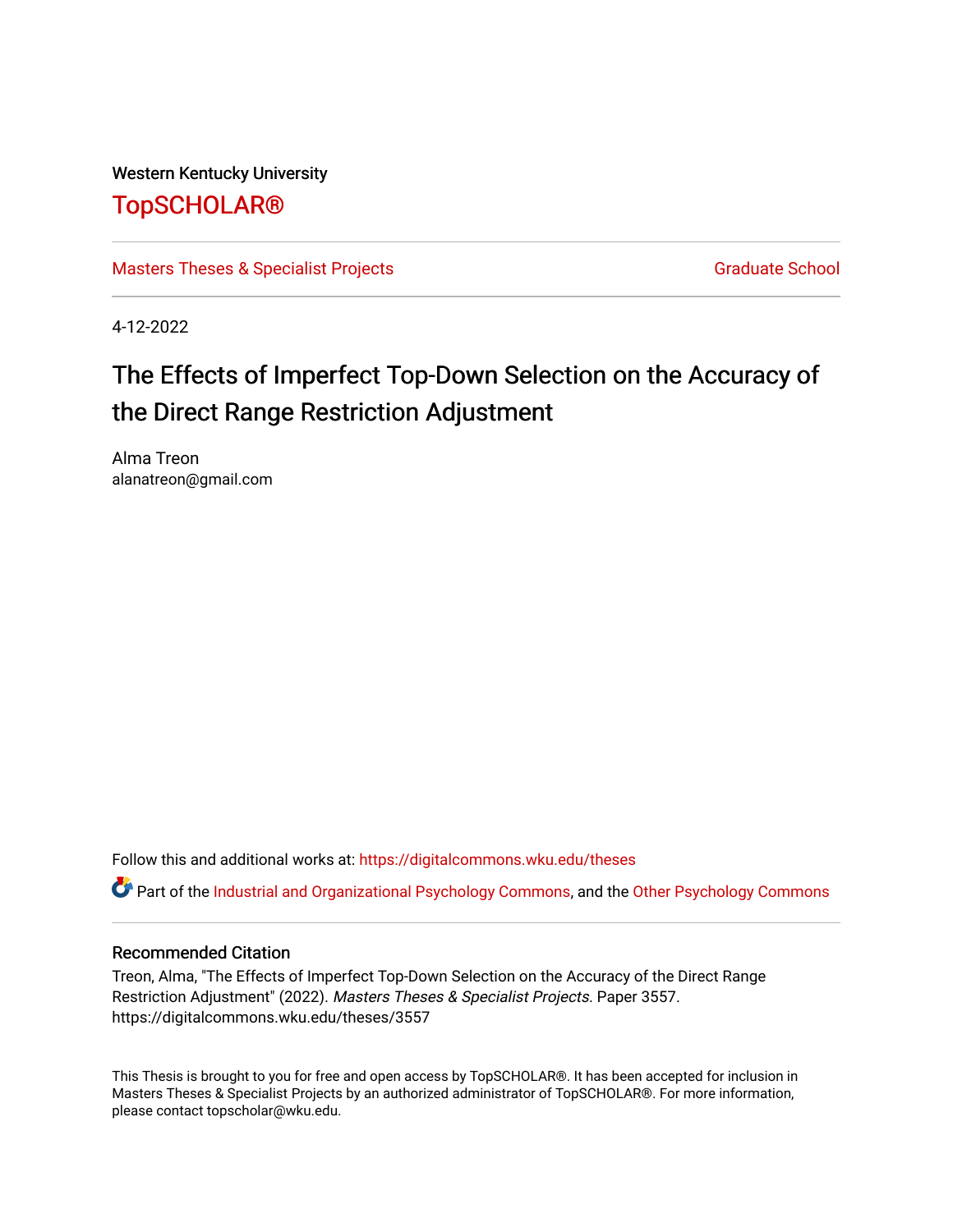## THE EFFECTS OF IMPERFECT TOP-DOWN SELECTION ON THE ACCURACY OF THE DIRECT RANGE RESTRICTION ADJUSTMENT

A Thesis submitted in partial fulfillment of the requirements for the degree Master of Science, Psychological Sciences

> Department of Psychological Sciences Western Kentucky University Bowling Green, Kentucky

> > By Alana Treon

May, 2022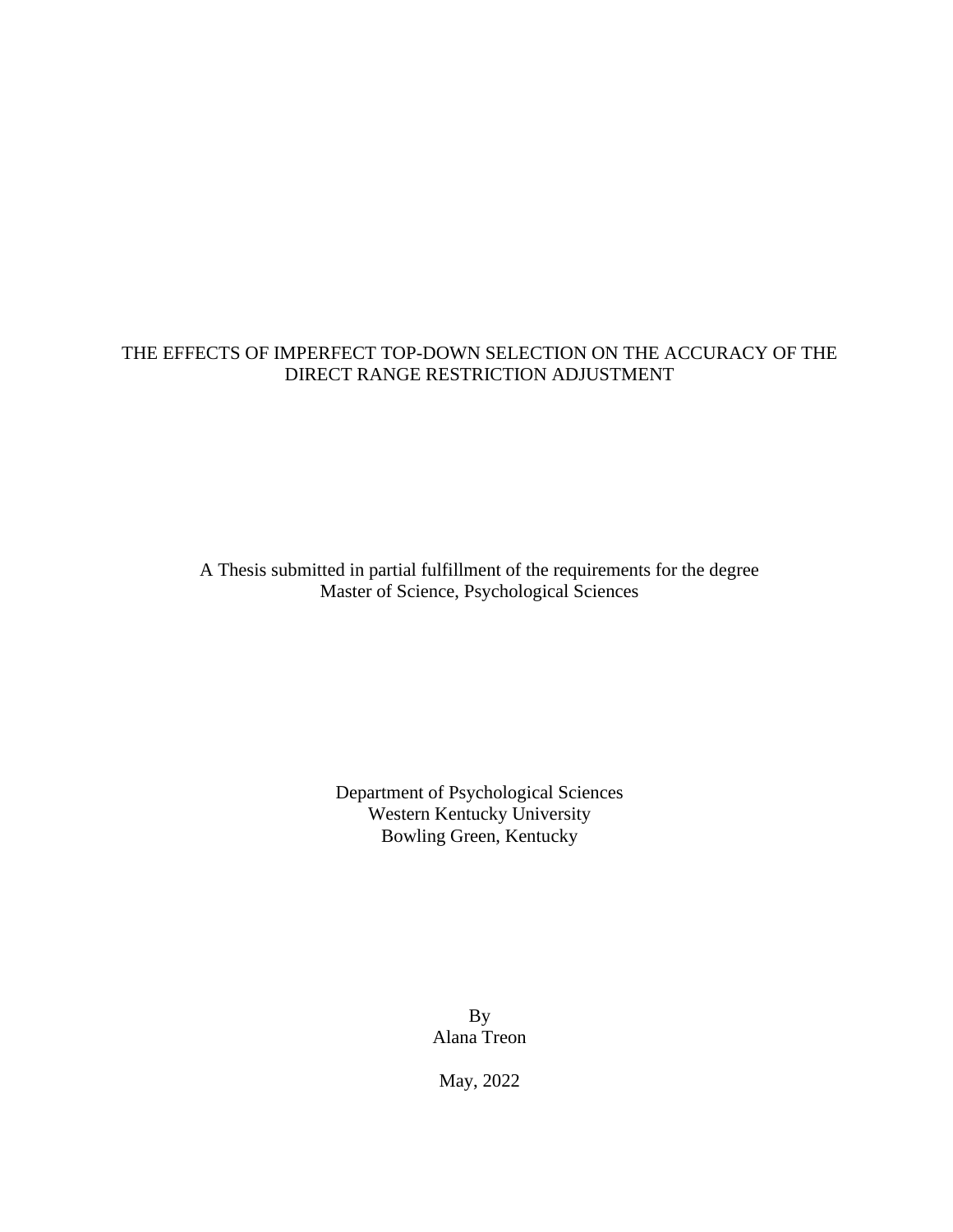## THE EFFECTS OF IMPERFECT TOP-DOWN SELECTION ON THE ACCURACY OF THE DIRECT RANGE RESTRICTION ADJUSTMENT

04/12/2022

Defense Date

Reagan Brown, Ph.D. Committee Chair

Katrina Burch, Ph.D. Committee Member

Xiaowen Chen, Ph.D. Committee Member

Ranjit T. Koodali

Associate Provost for Research & Graduate Education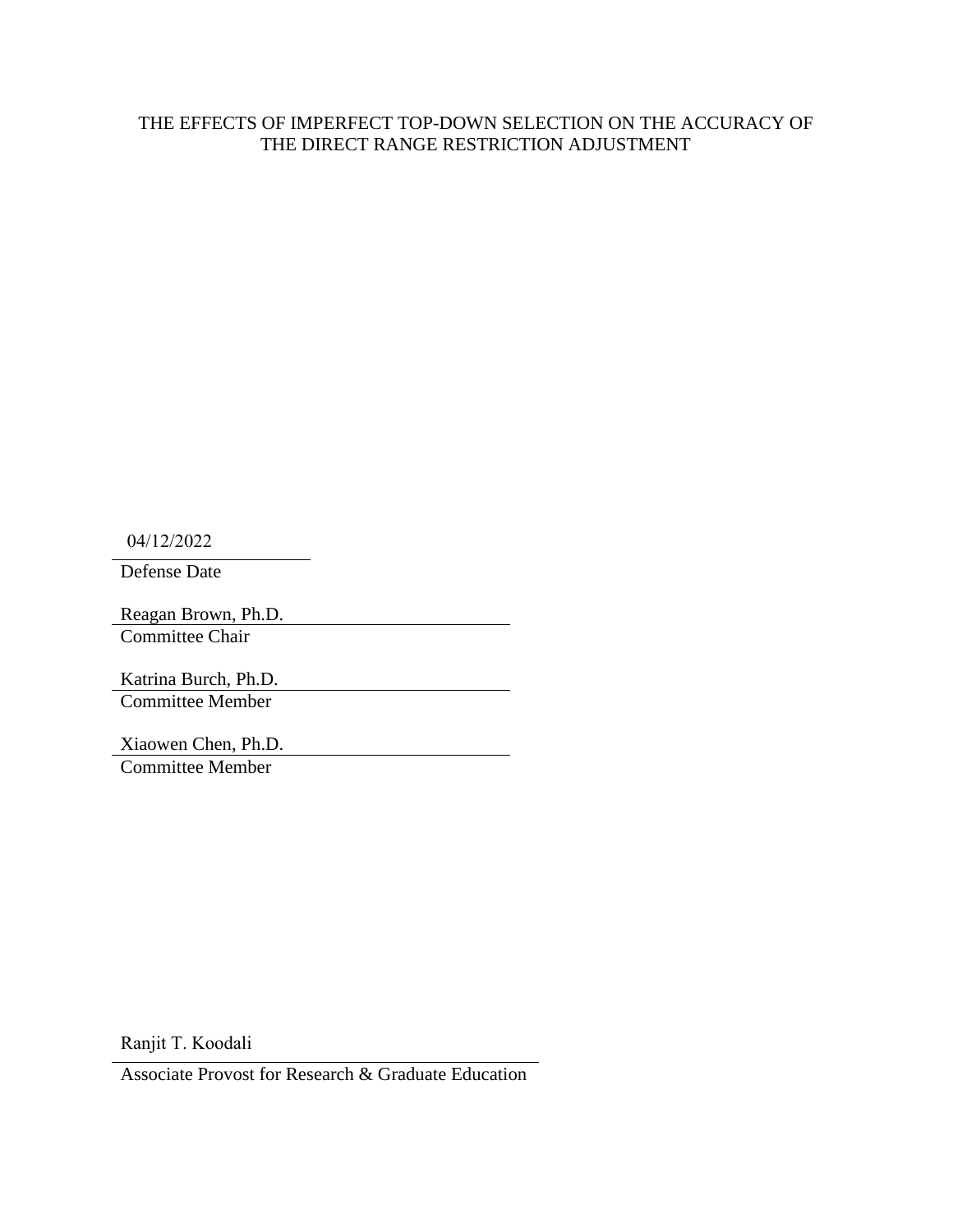## ABSTRACT

## THE EFFECTS OF IMPERFECT TOP-DOWN SELECTION ON THE ACCURACY OF THE DIRECT RANGE RESTRICTION ADJUSTMENT

Accurate assessment of the effectiveness of personnel psychology functions is vital to the field. Many personnel decisions are made based on correlations between predictor variables and measures of job performance; however, those correlations are often affected by range restriction. As encountered in applied practice, range restriction weakens the strength of the correlation. Equations exist to correct for the effects of range restriction on correlations; these equations are widely accepted and used by Industrial-Organizational psychologists today. This study expands on research by Hall (2016), which examined the accuracy of the direct range restriction correction equation provided by Thorndike (1949) under varying degrees of the violation of the assumption of perfect top-down selection. A Monte Carlo analysis was conducted so that the adjusted sample correlations could be compared to known, unrestricted population correlations. The results of the study indicate that Thorndike's correction equation provides adjusted sample correlations that were closer to the true population correlation when perfect top-down selection does not occur. Implications and recommendations for future research are discussed.

Keywords: *range restriction, top-down selection*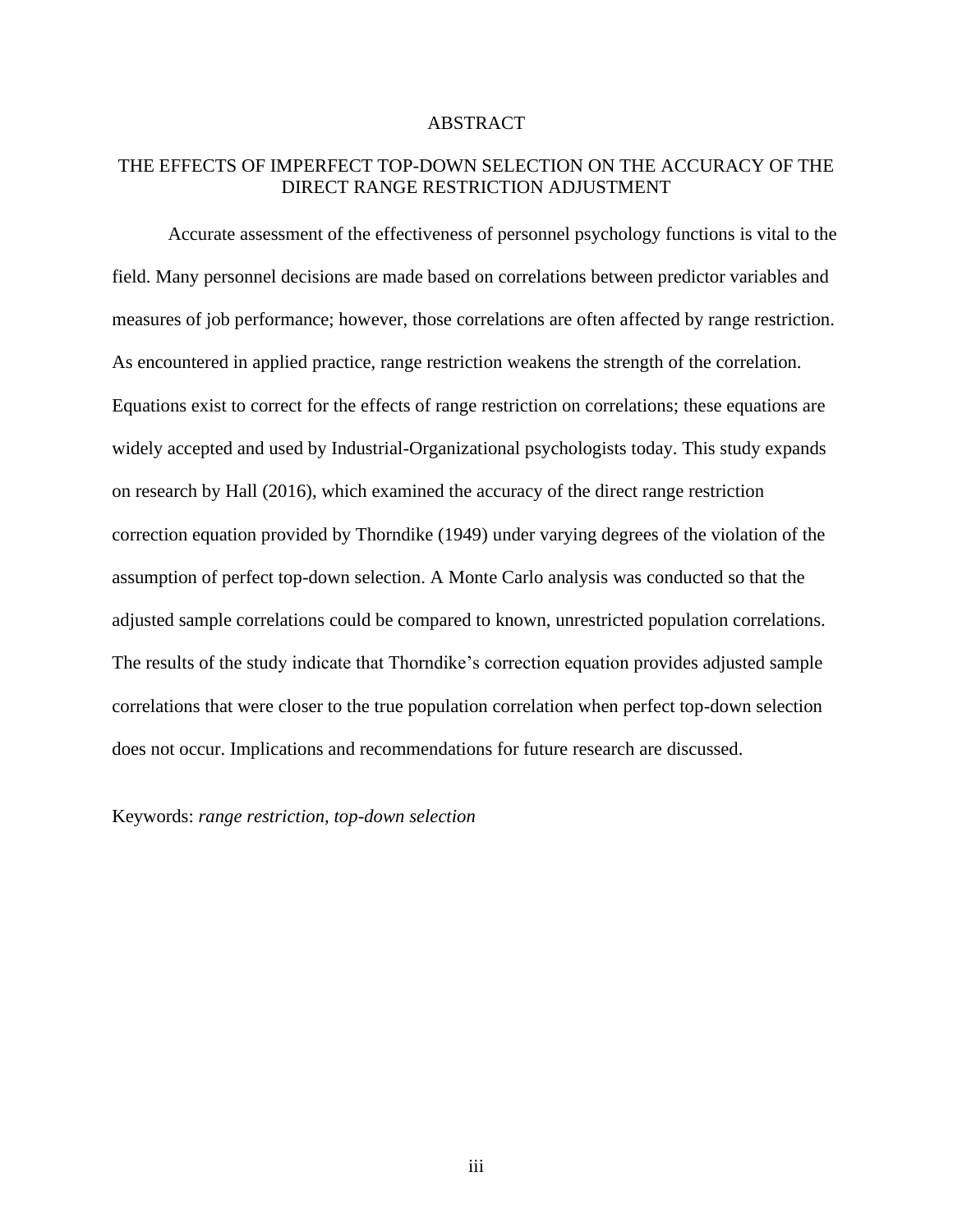#### DEDICATION

I dedicate this thesis to my husband. Words cannot express the depth of love, support and patience he has shown to me over the last few years, and especially this past year as I have finished my thesis and degree. He has been a constant source of encouragement and cheer, and I am truly blessed to have him by my side.

I dedicate this also to my parents, who always taught me to never give up. Their support has been abundant and cherished. They have bolstered me in the valleys and celebrated with me on the hilltops. The love and support they have shown me over the years cannot be described. I am truly blessed to be their child.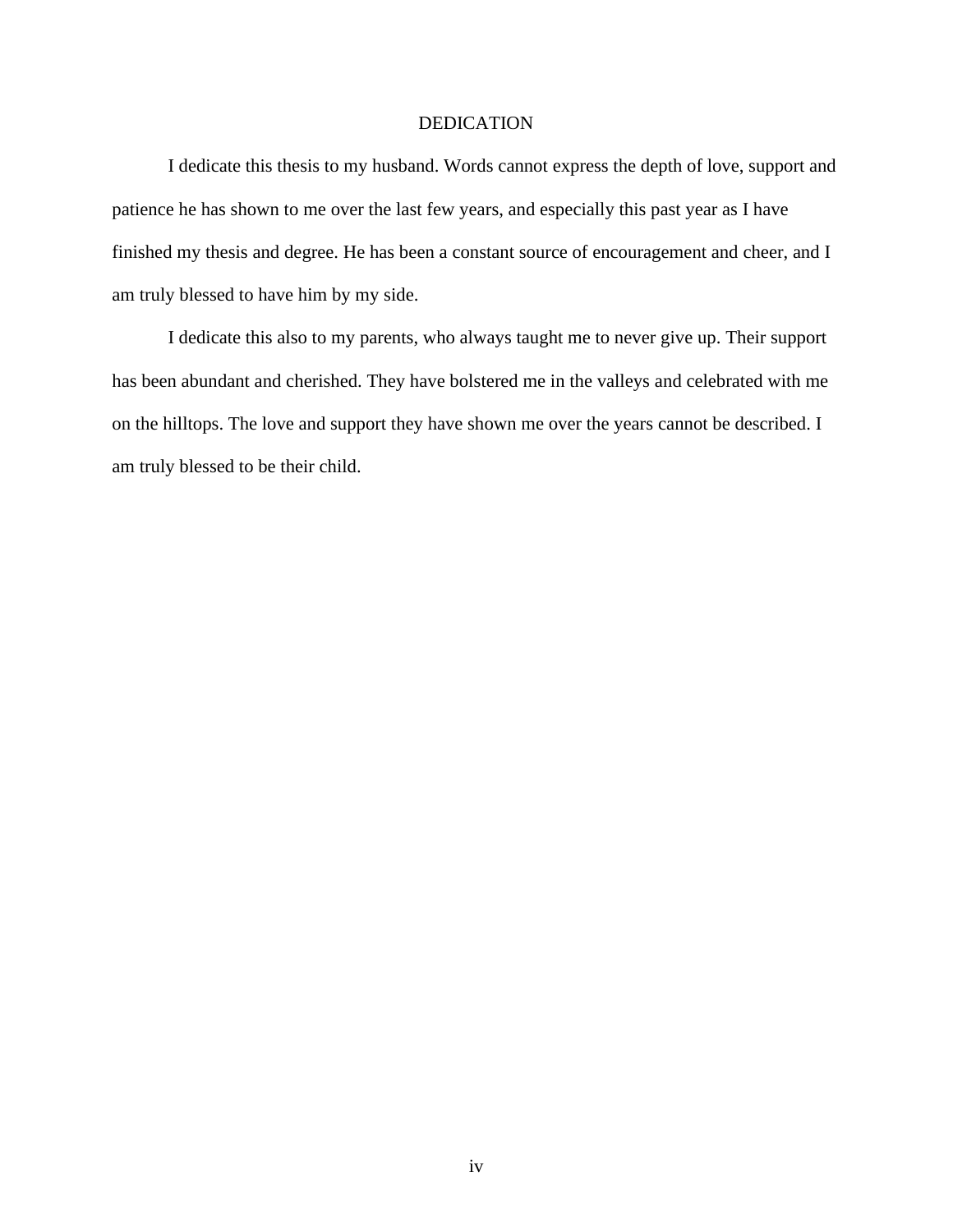#### ACKNOWLEDGEMENTS

I would like to thank the chair of my thesis committee, Dr. Reagan Brown, whose expertise and guidance have carried me through the process of writing this thesis. He has been invaluable since I first put pen to paper, and even long before that, when his teachings in my undergraduate and graduate studies had a profound impact on my understanding and appreciation of statistics and psychometrics.

I would also like to thank Dr. Betsy Shoenfelt, whose support and high expectations instilled confidence in me when I lacked it. Without her encouragement, I would not have finished this thesis and degree.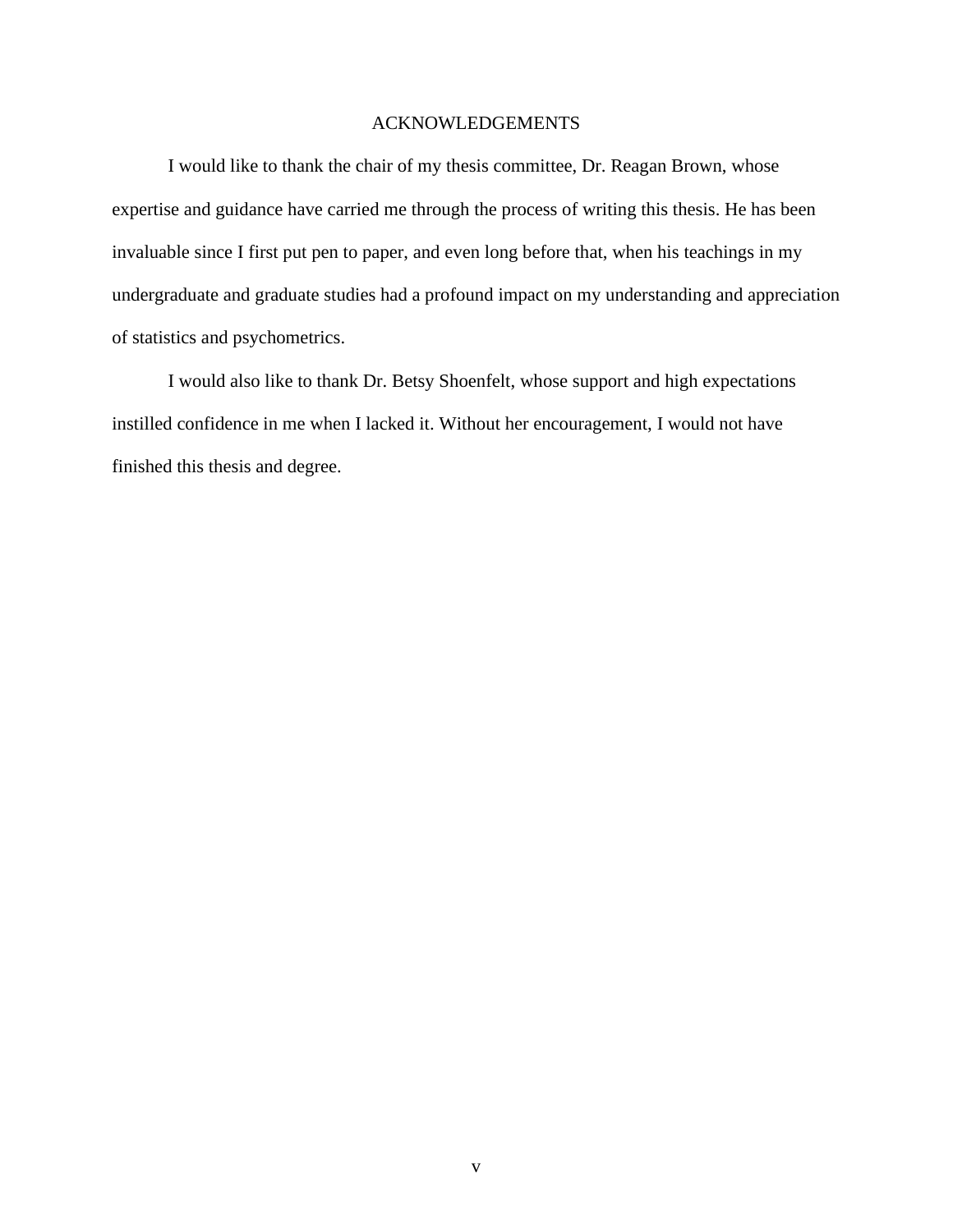## TABLE OF CONTENTS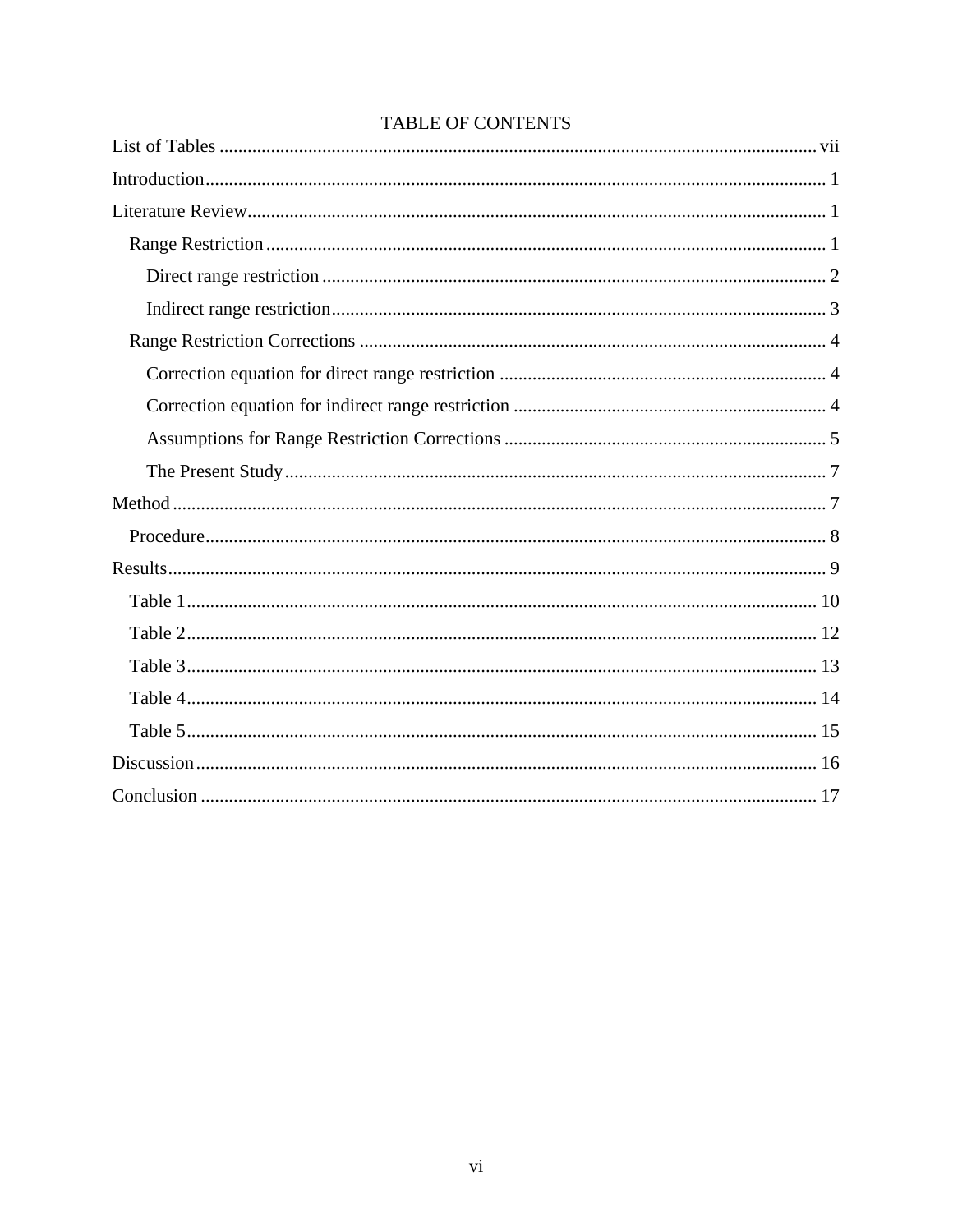## **List of Tables**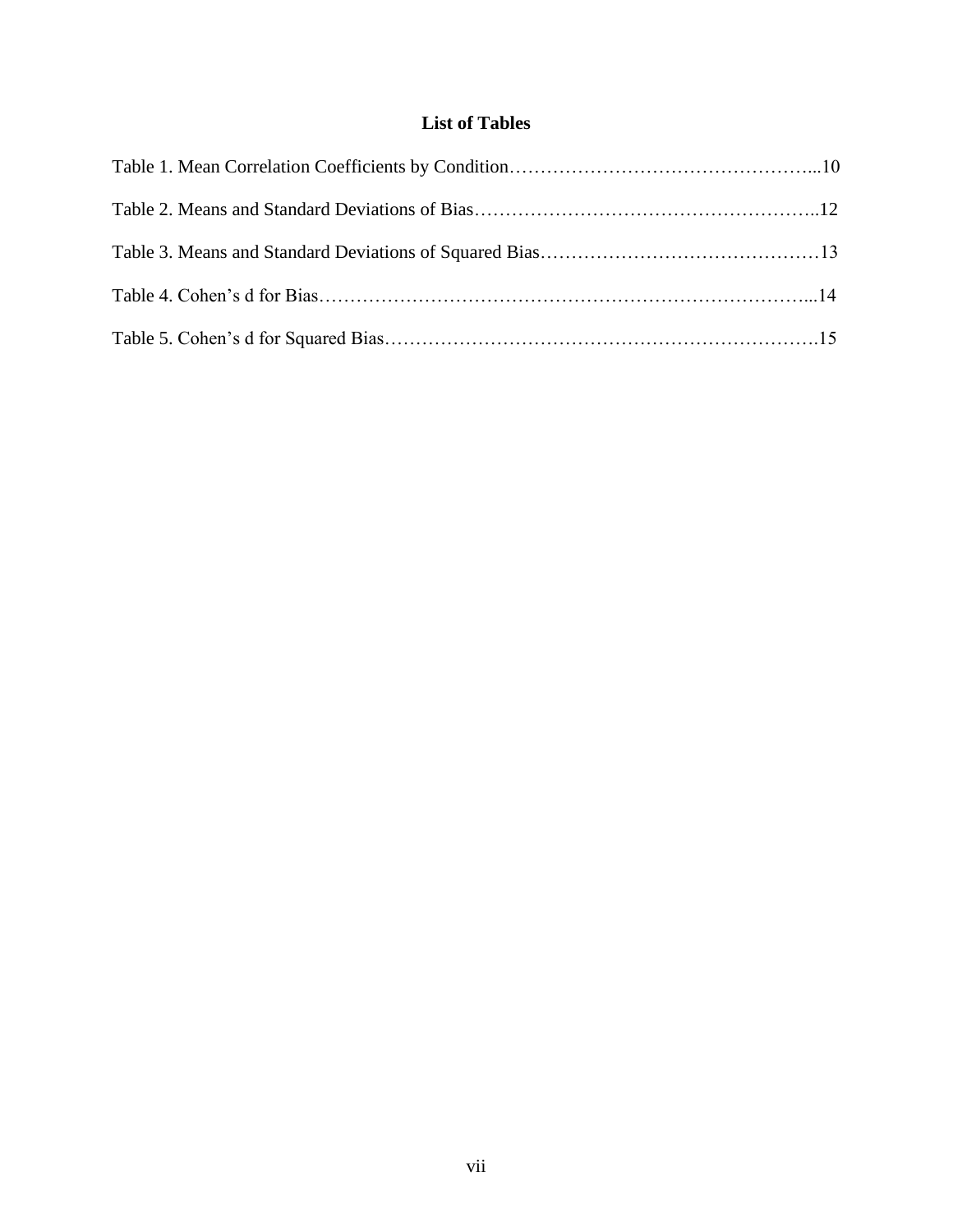## **The Effects of Imperfect Top-Down Selection on the Accuracy of the Direct Range Restriction Adjustment**

When making personnel decisions, it is vital to have evidence supporting those decisions. Data analysis plays a key role in many functions within the field of Industrial-Organizational (IO) psychology. However, a poorly considered application of statistical analysis procedures can lead to incorrect conclusions. Many personnel decisions, particularly when it comes to selection, are made based on the correlation between two variables, *X* and *Y*. If *X* is found to predict *Y*, a relevant criterion measure, then the organization would have support for selection decisions based on scores on *X* (SIOP, 2018). Correlations in the selection context are subject to distortion from statistical artifacts. One statistical artifact that can greatly affect the strength of correlations calculated by IO psychologists and practitioners is range restriction. This study will investigate the extent to which the violation of the assumption of perfect top-down selection affects the accuracy of equations designed to correct for range restriction.

## **Literature Review**

#### **Range Restriction**

Range restriction occurs when the range of a sample taken from a population represents only a portion of the population, and not the entire range of the population. One cause of range restriction is pre-selection on the basis of a variable being studied (Raju & Brand, 2003; Ree et al., 1994). Depending on the selection procedures used, range restriction may greatly affect the strength of the correlation between two measures. Depending on the nature of the restriction, range restriction can have little effect or even increase the correlation (Cascio, 1991), but what is most frequently observed in the context of selection measures in personnel decisions is a reduction in the strength of the correlation (Salkind, 2010). Range restriction is a commonly

1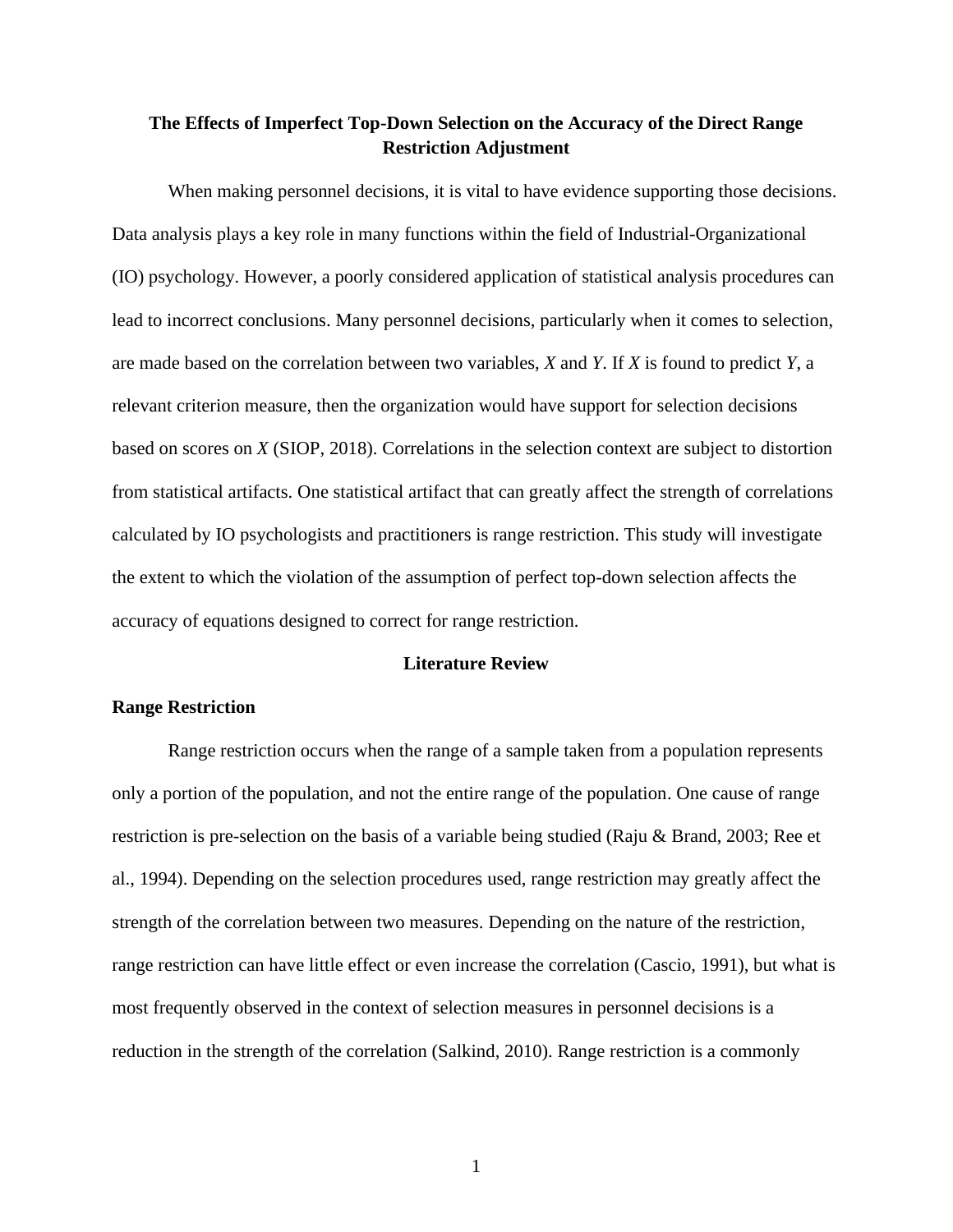observed phenomenon in IO psychology and personnel practice, and there are two main types of range restriction, direct and indirect.

#### *Direct Range Restriction*

Direct range restriction occurs when selection decisions are made based on the same variable in the correlation being studied. In other words, the range of scores on *X* (scores which will be correlated with *Y*) is restricted on the basis of *X* because *X* was used as a basis for selection. This selection results in all scores in a dataset under or above a certain cutoff being removed from the dataset. An example commonly used to illustrate direct range restriction is the correlation of scores on college entrance exams and performance in college. For example, high school students take the SAT in preparation for college applications. A university may choose to only admit students who score at least a 1000 on the SAT. After those students complete some time in the university, students' academic performance during their time at the university is measured. This measure of academic performance is used to calculate a correlation with SAT scores. However, the range of the scores included in the correlation has been restricted because only students who were admitted into the university (i.e., only students who scored at least a 1000 on the SAT) would have obtained a score on the academic performance measure. The range has been *directly* restricted because SAT scores were used as the basis for selection into the university. University officials, when making the decision to set a cutoff for SAT scores, were likely assuming that higher SAT scores would be correlated with higher academic performance in college. Yet, by setting a cutoff score for entrance into the university, they have no way of truly knowing whether that assumption holds true for the entire range of SAT scores.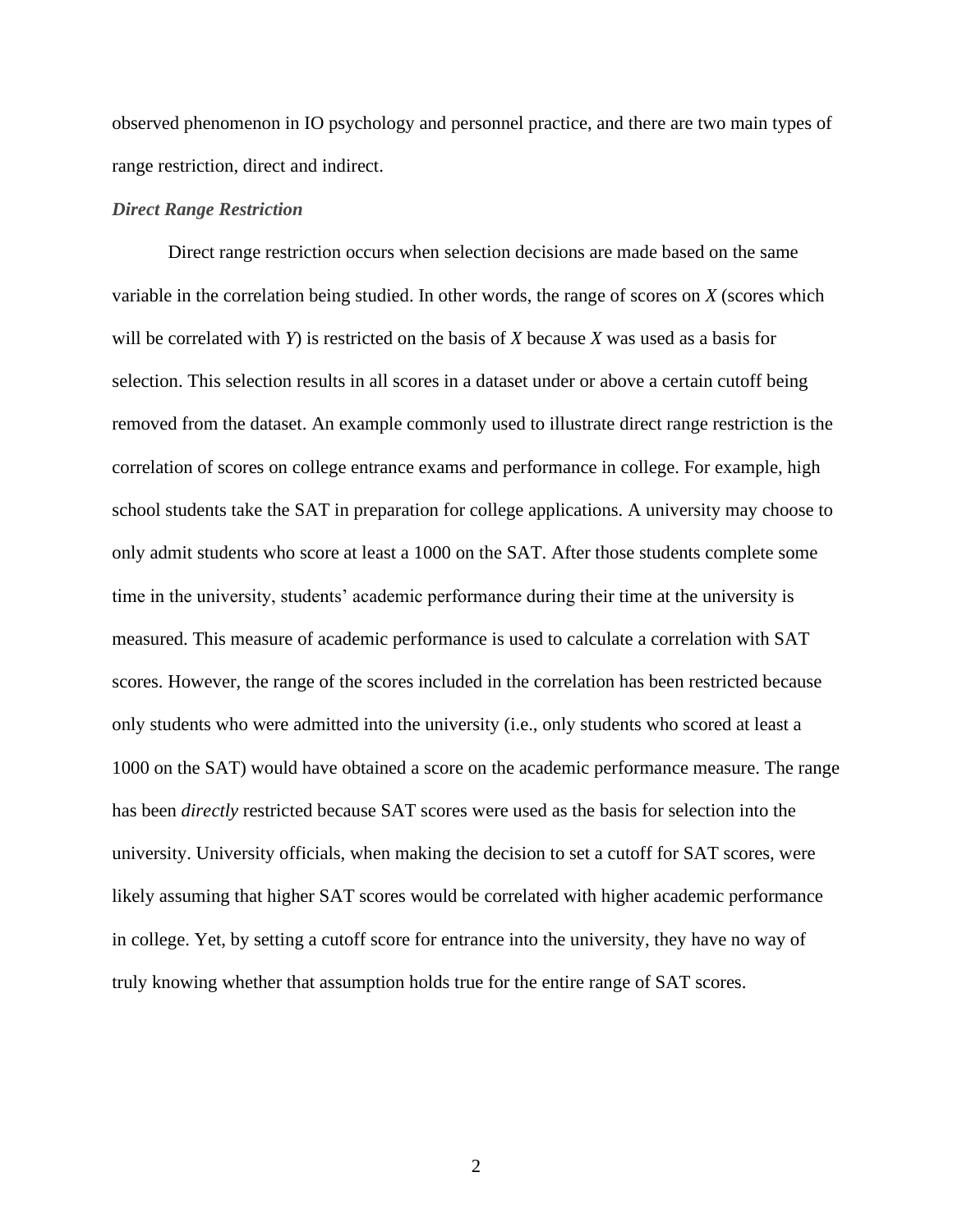#### *Indirect Range Restriction*

Indirect range restriction has less obvious effects on the dataset and is more commonly encountered in applied settings. Indirect range restriction occurs when selection decisions are made on the basis of a third variable, *Z*, a variable that is also correlated with the predictor and criterion variable. This selection results in changes in the distributions of the predictor and/or criterion variable, thus altering the observed sample correlation (Beatty et al., 2014). Indirect range restriction affects the correlation coefficient to the extent that the third variable is correlated with the predictor and/or criterion variable (Guion, 1998). Because *Z* is used as the selection variable, and *Z* is correlated with *X* and *Y*, scores on *X* and *Y* are more likely to be missing below a certain point. In other words, indirect range restriction results in a thinning of the data, particularly on the low end (assuming positive correlations and selection at the top end of Z) of the range of *X* and *Y* values. For this reason, selection on the basis of a third variable is often referred to as *incidental selection*. "Incidental selection...occurs when it is possible to observe an individual at any point on the variable, but the probability that an observation is lost from the sample is related to the variable itself" (Sackett & Yang, 2000, p. 112).

Both indirect and direct range restriction result in the observed correlation being weaker than the population correlation. Sackett and Yang (2000) show the effects of different types of range restriction on the sample correlation. In their simulations, if the population correlation  $(\rho_{XY})$  is .5, direct truncation on *X* or *Y* below the mean resulted in a reduction of the correlation  $(r_{XY})$  to .33. However, when truncation occurred on the basis of a third variable (*Z*), correlated with both *X* and *Y* at .5, the resulting correlation with the restricted sample was reduced to .41. This correlation of the restricted sample is notably higher than the correlation resulting from direct range restriction; however, it is still substantially lower than the population correlation.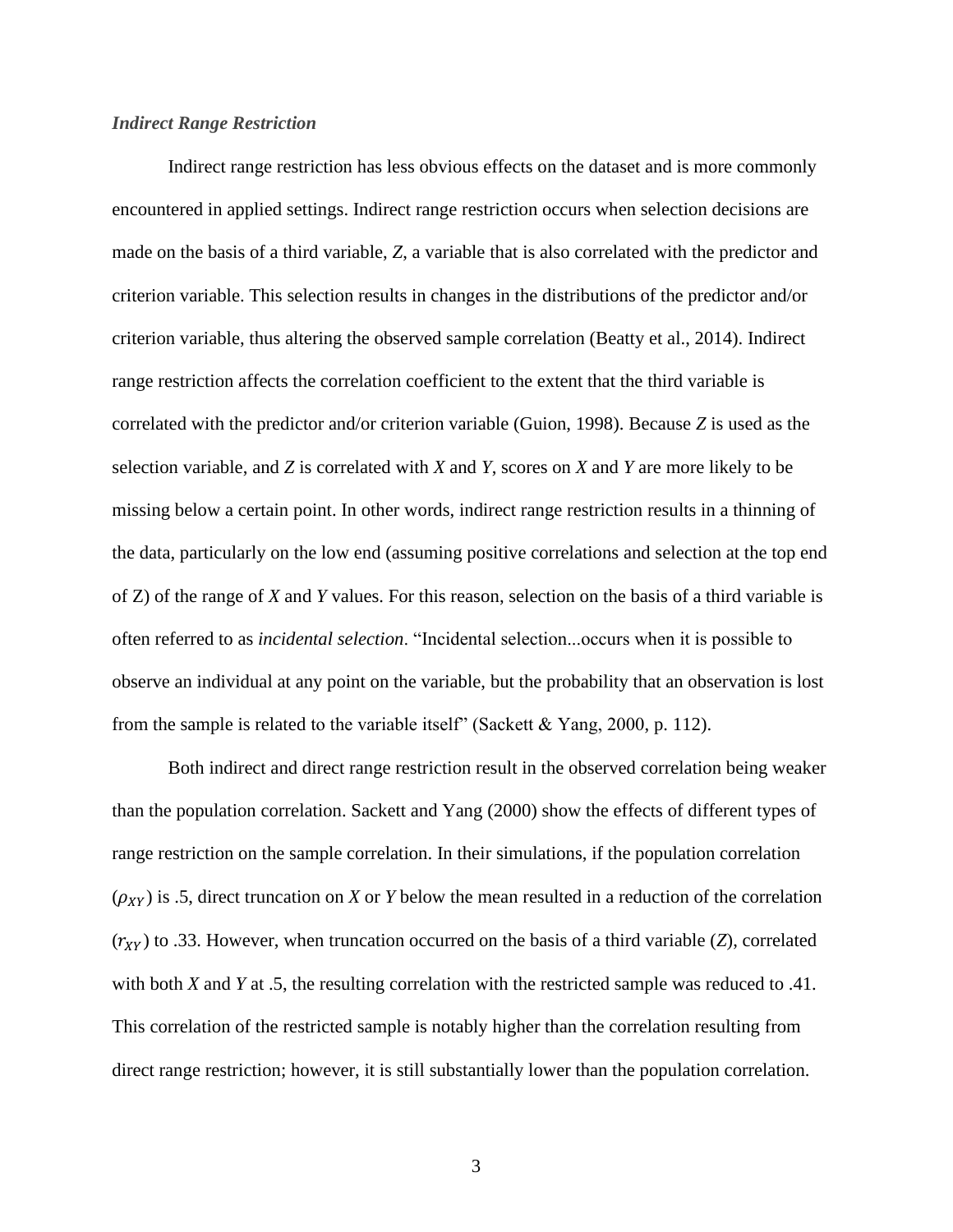#### **Range Restriction Corrections**

Given the effects of range restriction on the strength of correlation coefficients and the importance of accurately estimating correlations for personnel decisions, the need for a method of correcting for those discrepancies is manifest. Correction equations for range restriction were introduced by Pearson (1903) and were subsequently refined by Thorndike (1949). It is the correction equations presented by Thorndike that are still widely used in psychometric study and practice today; these equations will be the focus of the present study.

#### *Correction equation for direct range restriction*

The equation provided by Thorndike to correct for direct range restriction is commonly referred to as "Thorndike's Case II" correction. In this case, the estimate of the unrestricted sample correlation between *X* and *Y* can be expressed as

$$
R_{xy} = \frac{\left(\frac{S_x}{S_x}\right) r_{xy}}{\sqrt{\left[\left(\frac{S_x^2}{S_x^2}\right) - 1\right] r_{xy}^2 + 1}}
$$

where  $S_x$  is the standard deviation of the unrestricted sample,  $s_x$  is the standard deviation of the restricted sample,  $S_x^2$  is the variance for the unrestricted sample, and  $S_x^2$  is the variance for the restricted sample. The formula, therefore, uses the ratio of unrestricted to restricted standard deviation (or variance as need be) of *X*, the selection variable, multiplied by the restricted sample correlation to estimate the unrestricted sample correlation.

#### *Correction equation for indirect range restriction*

The equation used to estimate the unrestricted sample correlation from a sample that has been subject to indirect range restriction is as follows: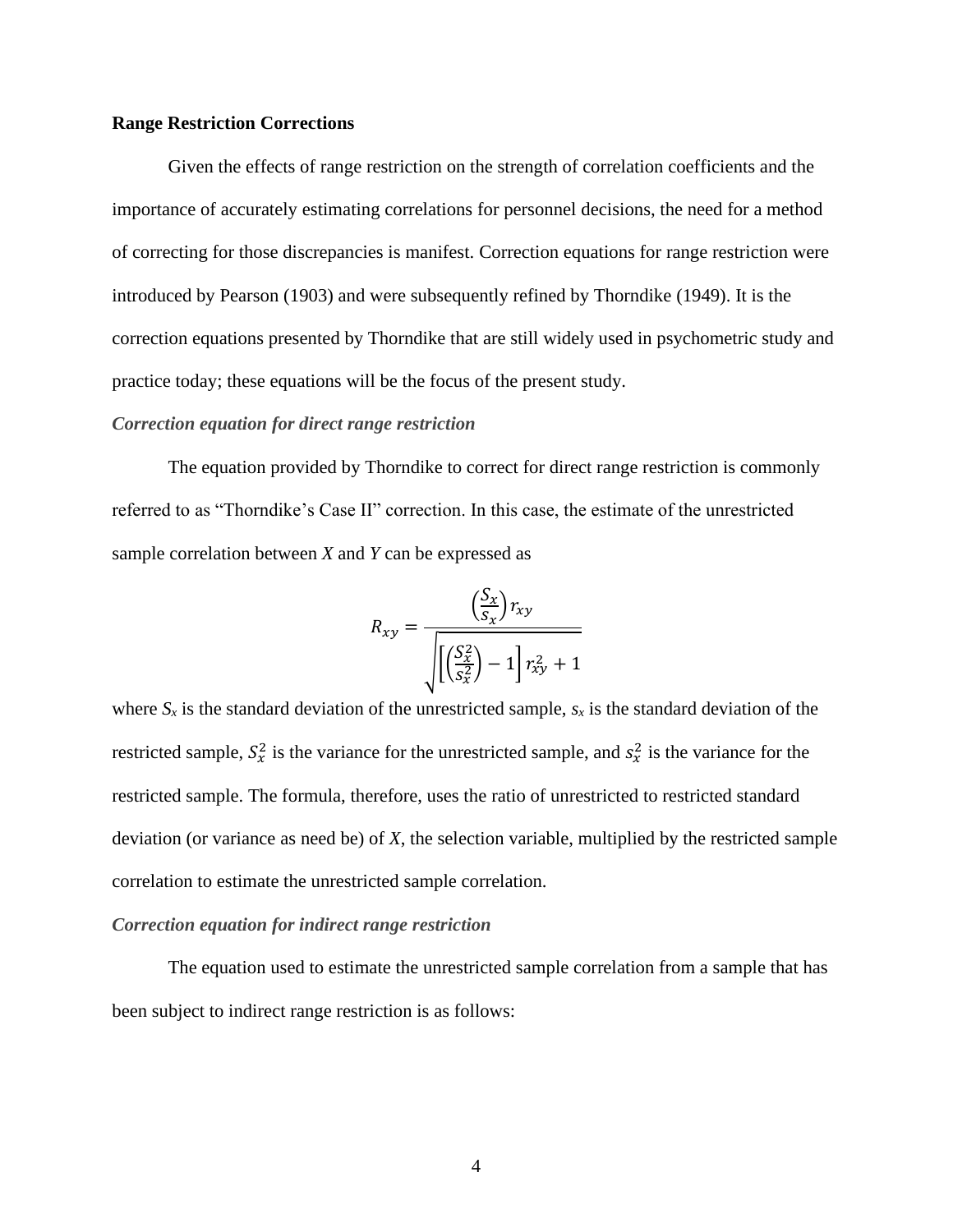$$
R_{xy} = \frac{r_{xy} - r_{xz}r_{yz} + r_{xz}r_{yz}\left(\frac{S_z^2}{S_z^2}\right)}{\sqrt{\left[1 - r_{yz}^2 + r_{yz}^2\left(\frac{S_z^2}{S_z^2}\right)\right]\left[1 - r_{xy}^2 + r_{xy}^2\left(\frac{S_z^2}{S_z^2}\right)\right]}}
$$

This formula is used when neither *X* nor *Y* is used as a selection variable, but instead a third variable *Z* is used to select from the sample. This formula was also provided by Thorndike (1949), and situations where the sample has been restricted in this manner are commonly referred to as "Thorndike's Case III." In this case, the correlations between *X* and *Z* and between *Y* and *Z*, and between *X* and *Y* are known for the restricted sample, and they are all used in the formula, along with the variance of *Z*, the selection variable, for the restricted  $(s_z^2)$  and unrestricted  $(S_z^2)$  samples, to estimate the unrestricted correlation between *X* and *Y*. *Assumptions for Range Restriction Corrections*

According to Lawley (1943), the accuracy of the correction equation for direct range restriction depends on two properties: linearity of the relationship between *X* and *Y*, and the homoscedasticity of variance of *Y* for the entire range of *X* values. The assumption of linearity is satisfied when the relationship between *X* and *Y* remains linear throughout the range of scores. The assumption of homoscedasticity is satisfied when the variance of residuals is constant across the range of scores for each variable. According to Wiberg and Sundström (2009), as long as those two assumptions are satisfied, the correction equations for direct and indirect range restriction yield close estimates of the true correlation between *X* and *Y*.

However, there are two other assumptions for range restriction correction equations that are sometimes overlooked when estimating the correlation for the unrestricted sample from a restricted sample. The first is *bivariate normality*. This assumption is one that is required for the interpretation of correlations in general, and it is satisfied when both variables *X* and *Y* have a normal distribution, and, furthermore, when the joint distribution of the two variables is normally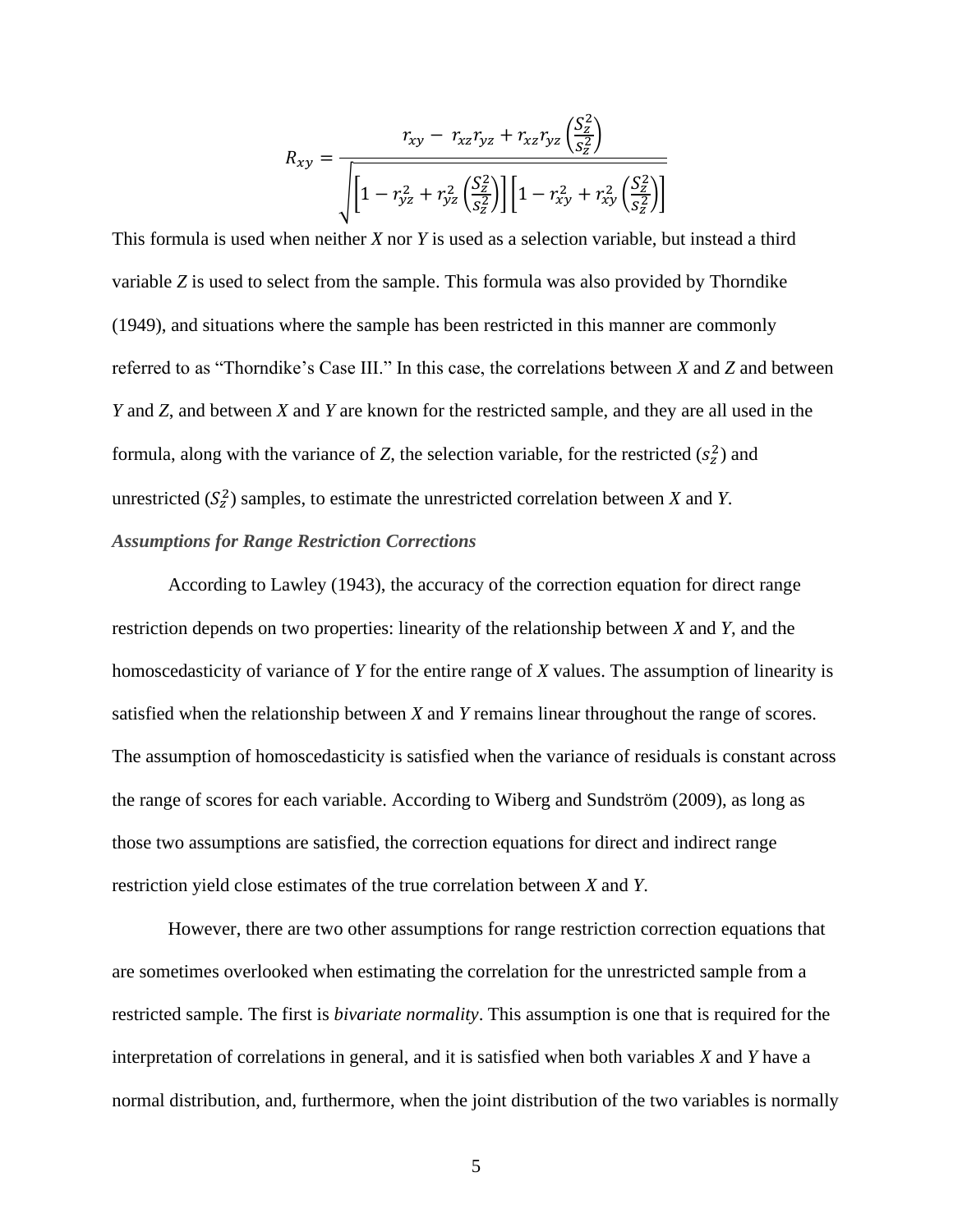distributed (Wolfe & Schneider, 2017). The second assumption that underlies the correction equations for both direct and indirect range restriction is the assumption of perfect top-down selection. For example, if the selection ratio were set to .10, then the top 10% of scorers on *X* would be selected; these test takers, and only these test takers, have scores on *Y*. In the context of a hiring decision, for example, that would mean that if 100 applicants applied for a position, the ten most qualified (i.e., the applicants with the ten highest scores on *X*) would be selected for the job *and would accept the job offer.* This assumption is often violated in practice. Acceptance of a job offer varies depending on economic conditions, the type of job, location, and a myriad of other factors. And whereas selection in the real world almost never occurs in a perfect top-down manner, the direct range restriction equation is often the one that is used to estimate the correlation of the unrestricted sample.

Hall (2016) conducted a study examining the accuracy of correlations corrected for direct range restriction in the face of violations to the assumption of perfect top-down selection. Hall (2016) used a Monte Carlo analysis in which he manipulated the unrestricted population correlation (.35 or .45), the selection ratio (.10 or .33), and the probability that a selected applicant would accept the job offer (.5, .8, and 1.0). Hall then compared the corrected correlations to the true unrestricted population correlations and used Cohen's *d* values to interpret the magnitude of differences between the corrected correlations and the true correlations. Contrary to his hypothesis, he found that, while both range restriction conditions (i.e., Perfect Top-Down selection and Imperfect Top-Down selection) yielded moderate to strong measures of bias when compared to the no range restriction condition (with Cohen's *d* values for squared bias between .39 to .81), the differences between the Perfect and Imperfect Top-Down selection conditions were often slight.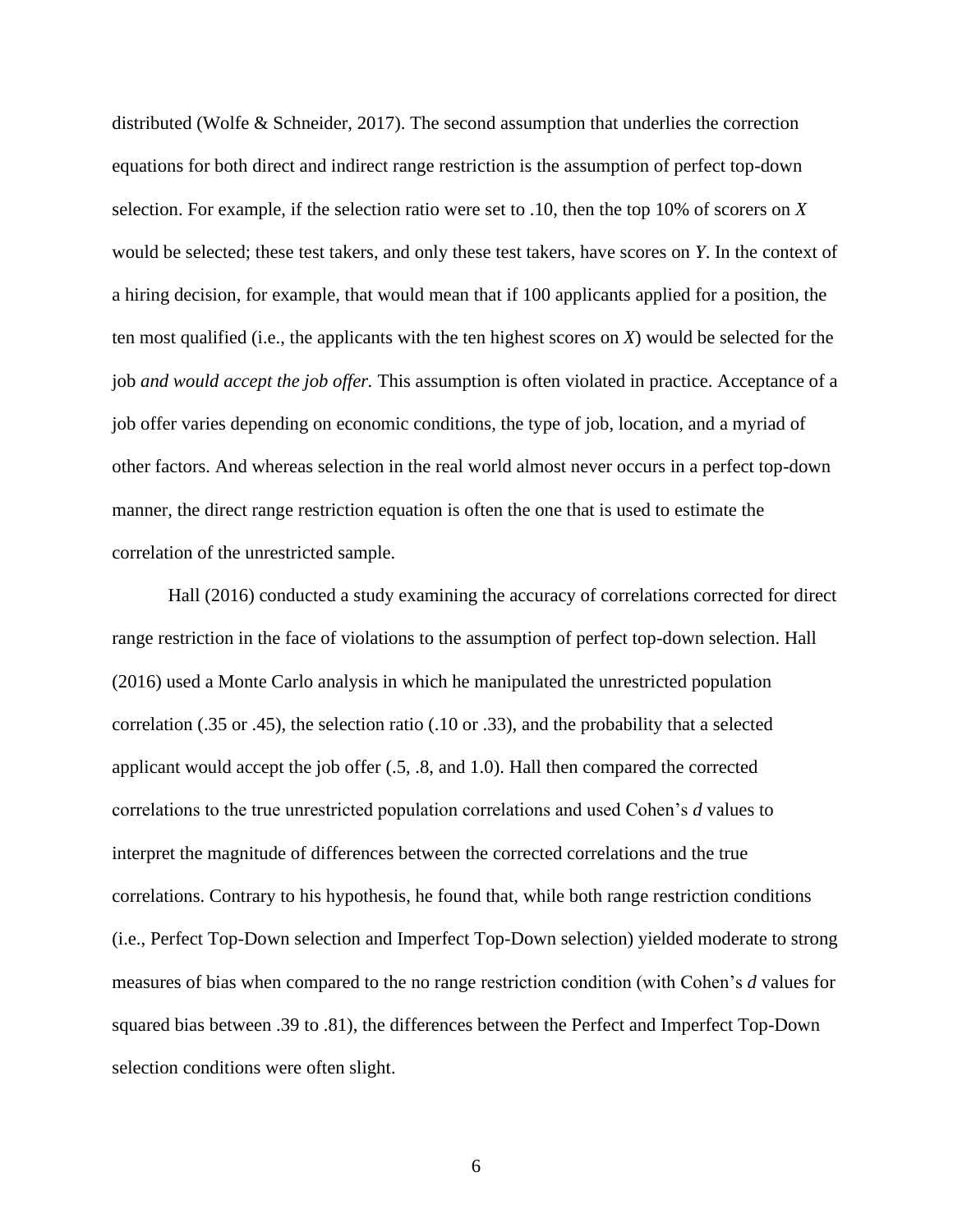#### *The Present Study*

In this study, I will extend Hall's (2016) analysis of the effectiveness of the direct range restriction correction to cover a situation in which the probability of job offer acceptance is even lower at .2 and .4. I will also address a slightly higher probability of acceptance (one not covered by Hall) of .6.

*Hypothesis*: As the deviation from perfect top-down selection increases, the accuracy of the direct range restriction adjustments will decrease.

#### **Method**

A Monte Carlo analysis is a type of research that allows researchers to determine the accuracy of statistical procedures using large datasets with a variety of known parameters. Thus, researchers can identify conditions in which the procedure works as intended as well as conditions in which it does not. Monte Carlo analyses are useful for testing the effectiveness of correlation adjustment equations because they allow for researchers to compare the adjusted correlation to a known unrestricted population value.

Two datasets containing 1,000,000 cases each were created with two scores for each case representing scores on a predictor and criterion variable. The scores were set such that one dataset had a population correlation of .35 and the other had a population correlation of .45. For the sake of standardization and simplicity, means for all scores in the study were set to zero and standard deviations wereset to one. As in Hall's (2016) study, selection ratios of .10 and .33 were included in the study. Because the selected sample size was 150, random samples of 450 and 1500 cases were drawn from the population for the job applicant sample. Each case within the sample was assigned a dichotomous yes/no decision to reflect acceptance probabilities of .2, .4, .6, and 1.0. The highest 150 scores that were assigned a "yes" decision were included in the

7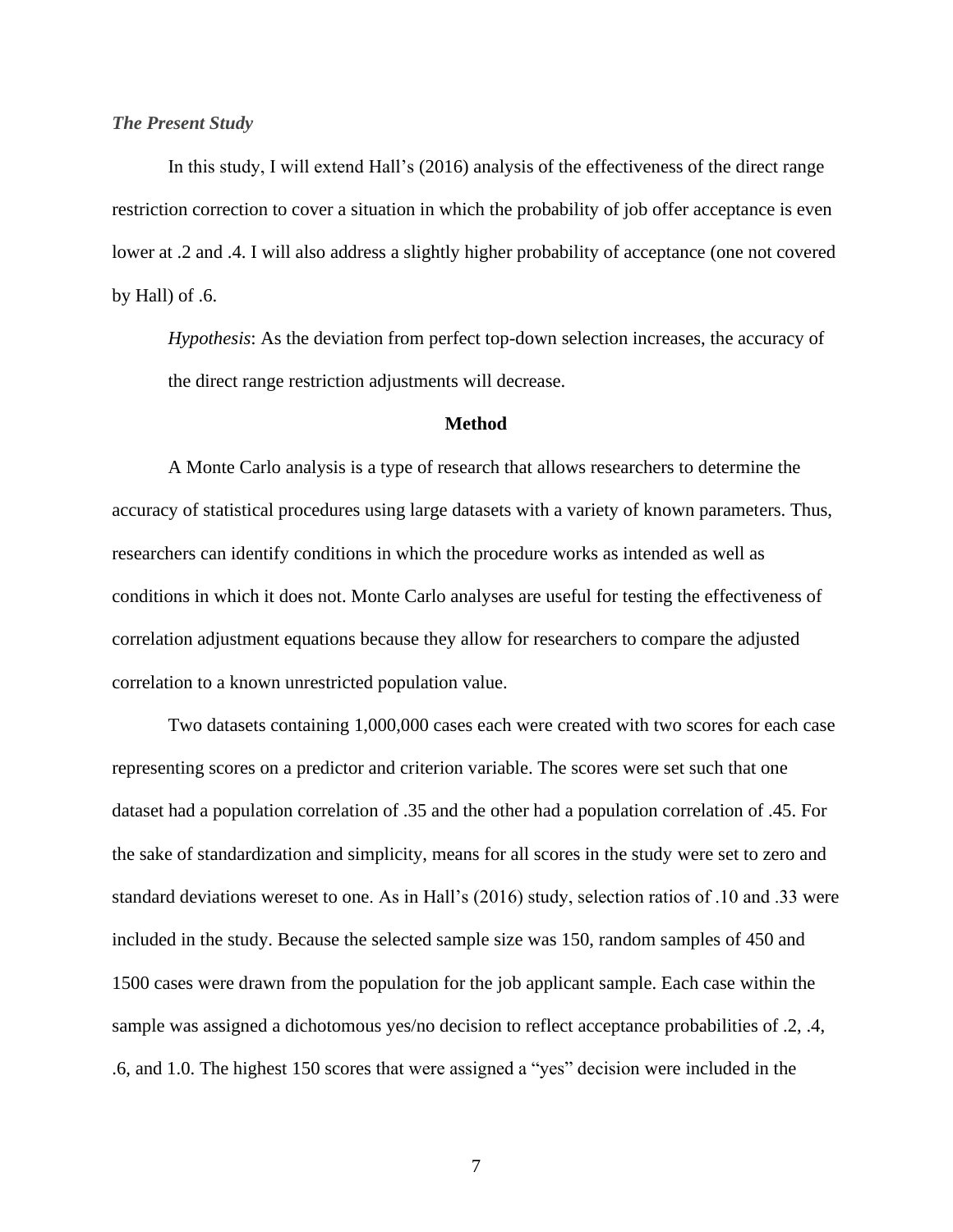sample to represent applicants who were offered the job and accepted it. Sample correlations were then corrected with the direct range restriction equation. It is important to note that the selection ratio of .33 was not tested with the acceptance rate of .2 because doing so would not have provided enough selected applicants who accepted the job to fill all 150 positions.

#### **Procedure**

Using  $SAS^{\circledast}$  software, two populations of 1,000,000 cases each were generated with each case representing a job applicant and having a score on two variables, both of which have a standard normal distribution. The two variables had a correlation of .35 in one population and .45 in the other population. From each population, a sample of 450 cases and a sample of 1,500 cases were randomly selected. The cases within each sample were assigned a dichotomous decision of yes or no corresponding to a probability of .2, .4, .6, or 1.0 to represent the applicants' acceptance of the job offer. Applicants with the highest 150 scores on the *X* variable were offered employment. Selected applicants who rejected the job offer were omitted, and lower scoring applicants were then offered the job until the 150 openings were filled. The sample correlation  $(r_{xy})$  was then computed for the selected group, and the sample correlations were adjusted for the effects of direct range restriction using Equation 1. Next, adjusted sample correlations were compared to the population correlation by computing bias (population correlation minus adjusted sample correlation) and squared bias (the squared value of bias). A random sample of applicants was selected from the same applicant samples used for the range restriction conditions to form a no range restriction condition which was used as a baseline condition. Scores in this sample were correlated, and the sample correlation was compared to the population correlation by computing bias and squared bias.

8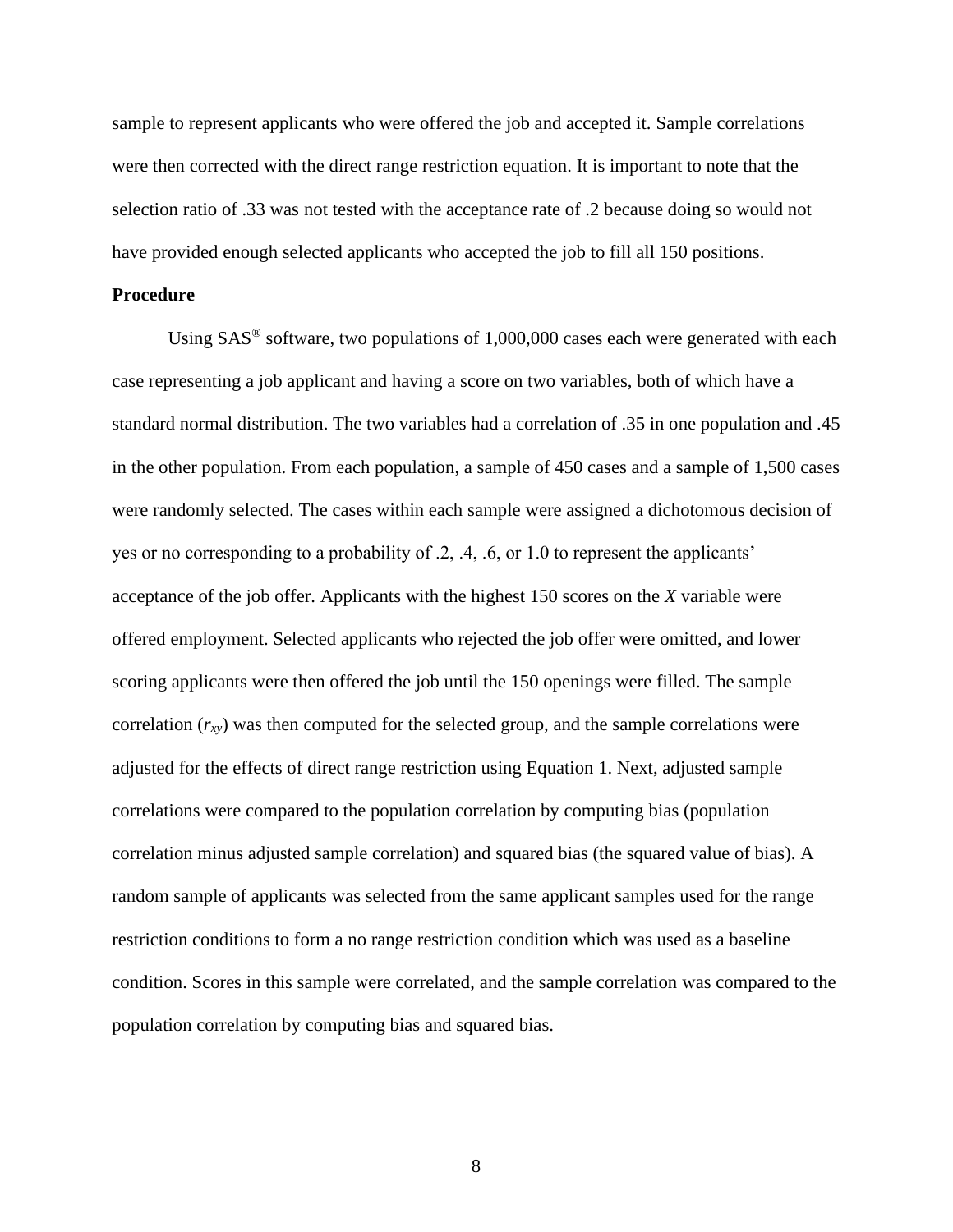This process was repeated 1,000 times, and results from the 1,000 replications were averaged to yield a mean bias and a mean squared bias for each condition. Cohen's *d* values were then computed for various comparisons of the different conditions to assess the magnitude of effects.

## **Results**

Table 1 shows that the no range restriction condition produced correlations that averaged to values very close to the actual population correlations. As would be expected given the nature of the range restriction, the unadjusted correlations were lower (greater deviation from the population value) for the theoretical top-down condition than for the realistic top-down condition.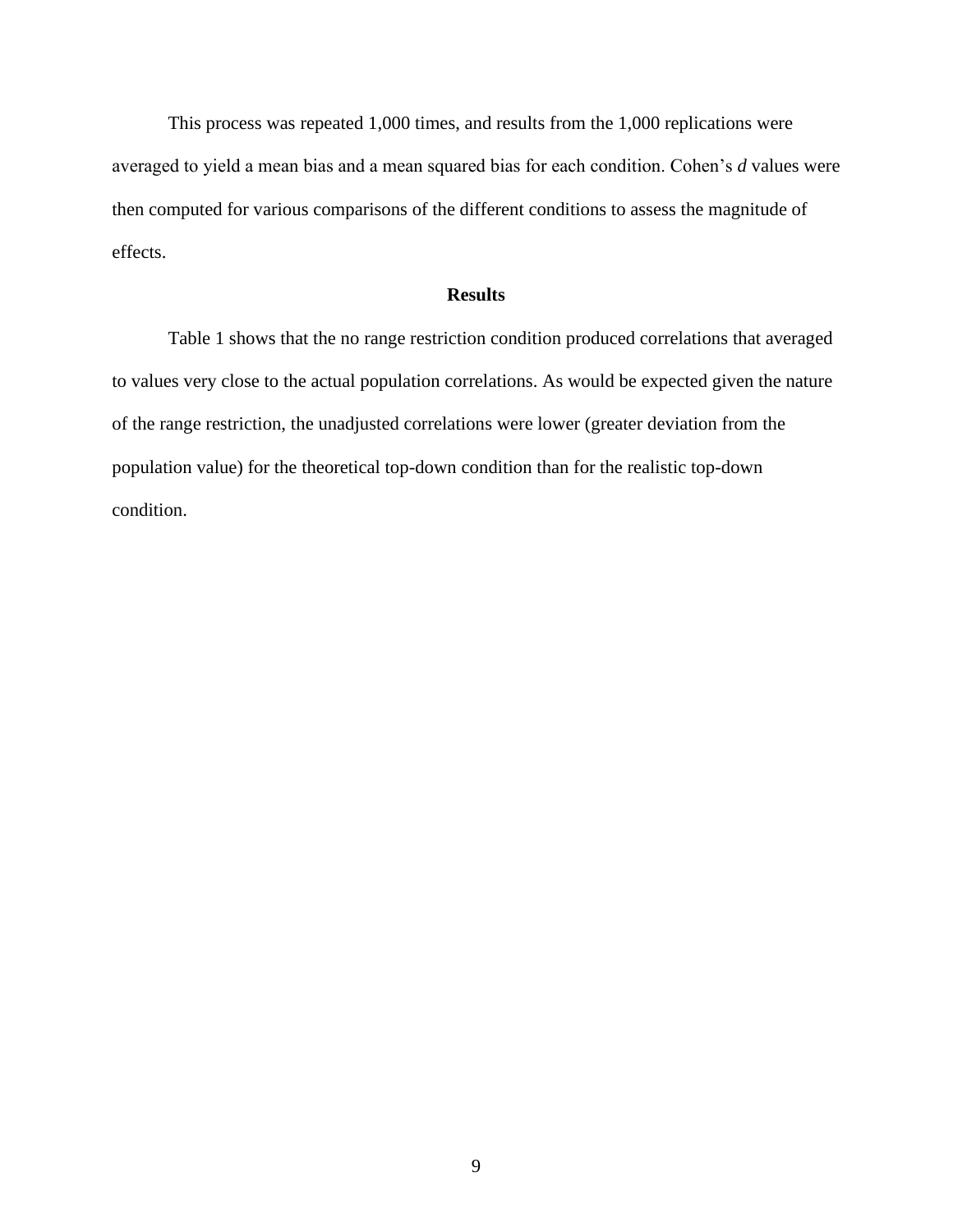## **Table 1**

|        |           |               |       |             |          | Theoretical | Real       |
|--------|-----------|---------------|-------|-------------|----------|-------------|------------|
|        |           |               |       | Theoretical | Real     | Top-Down    | Top-Down   |
| $\rho$ | <b>SR</b> | <b>AR</b>     | No RR | Top-Down    | Top-Down | (Adjusted)  | (Adjusted) |
| .35    | .10       | .6            | .351  | .151        | .167     | .336        | .344       |
|        |           | .4            | .348  | .157        | .181     | .347        | .342       |
|        |           | $\cdot$ .2    | .348  | .145        | .219     | .322        | .345       |
|        | .33       | .6            | .350  | .193        | .228     | .342        | .345       |
|        |           | $\mathcal{A}$ | .351  | .195        | .282     | .343        | .347       |
| .45    | .10       | .6            | .447  | .199        | .221     | .430        | .439       |
|        |           | $\cdot$       | .446  | .205        | .243     | .439        | .445       |
|        |           | $\cdot$ .2    | .447  | .197        | .289     | .428        | .442       |
|        | .33       | .6            | .448  | .259        | .301     | .444        | .444       |
|        |           | .4            | .445  | .254        | .368     | .438        | .445       |

*Note.* Table entries are the mean values across 1,000 samples.  $\rho$  = population correlation. SR = selection ratio.  $AR =$  acceptance rate (the probability of accepting a job offer). No RR represents results from the no range restriction condition. Theoretical Top-Down is pure top-down selection where all job offers are accepted. For Real Top-Down the probability of acceptance of a job offer equals the value in the AR column.

The adjusted correlation results ran counter to my hypothesis; upon correction for direct range restriction the realistic top-down values were at least as accurate as those for the theoretical top-down condition. In short, not only did the violation of the assumption of perfect top-down selection fail to reduce the accuracy of the direct range restriction correction, it increased the accuracy in some conditions. These findings are shown in Table 2 for bias (mean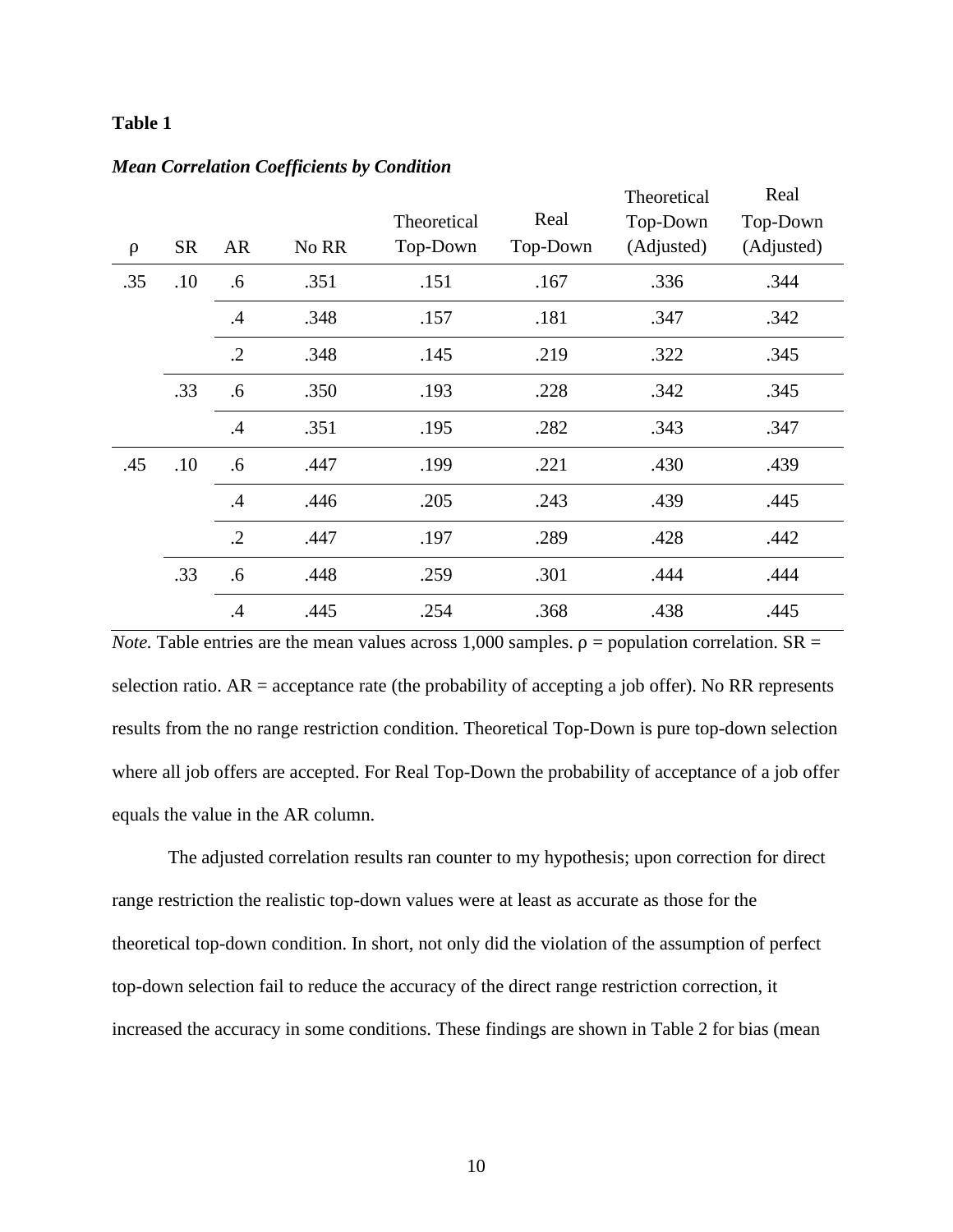difference between population correlation and adjusted correlation) and Table 3 for squared bias (mean squared difference).

Because bias for a given sample could be positive or negative, the mean bias values shown in Table 2 are not as useful as the mean squared bias values shown in Table 3. Squaring the bias for each sample before finding the mean eliminates the possibility of positive and negative bias values canceling out each other. As expected, the theoretical top-down conditions yielded greater levels of bias than the realistic top-down conditions. The greatest differences occurred for the samples with the lowest acceptance rates. For each of those four conditions, the mean squared bias for the theoretical top-down condition was more than double the mean squared bias for the realistic top-down condition. Furthermore, it is interesting to note that the mean squared bias was fairly consistent among conditions with the same population correlation and selection ratio for the theoretical top-down condition. In other words, the acceptance rate had virtually no effect on the amount of bias found. However, for the realistic top-down condition, the mean squared bias varied systematically in conjunction with the acceptance rate. For each combination of correlation and selection ratio, higher acceptance rates yielded higher levels of bias.

11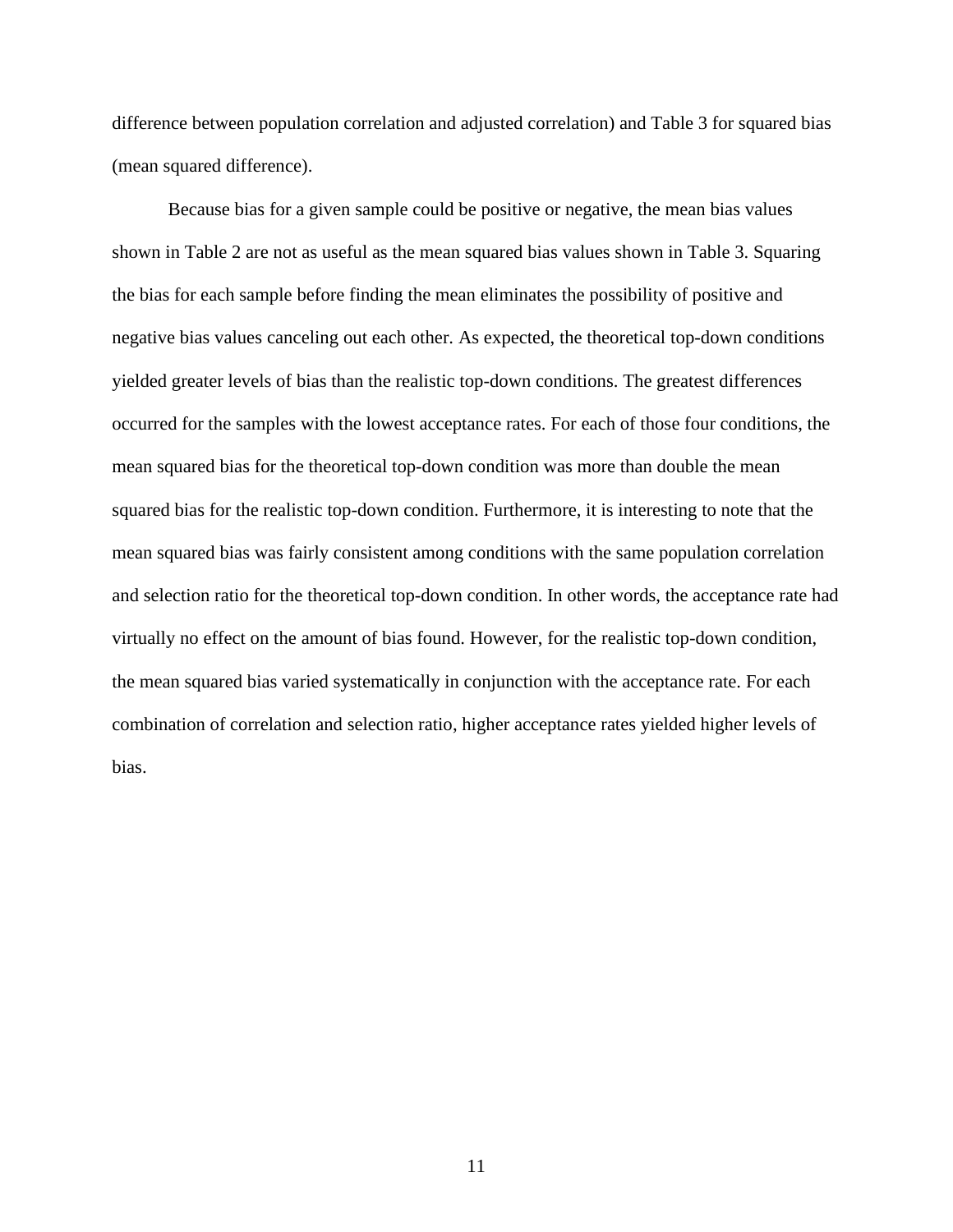## **Table 2**

## *Means and Standard Deviations of Bias*

|        |           |            | No Range Restriction |       | <b>Theoretical Top-Down</b><br>(Adjusted) |       | Real Top-Down<br>(Adjusted) |       |
|--------|-----------|------------|----------------------|-------|-------------------------------------------|-------|-----------------------------|-------|
| $\rho$ | <b>SR</b> | <b>AR</b>  | $\bar{X}$            | S     | $\bar{X}$                                 | S     | $\bar{X}$                   | S     |
| .35    | .10       | .6         | $-0.001$             | 0.072 | 0.014                                     | 0.172 | 0.006                       | 0.149 |
|        |           | .4         | 0.002                | 0.071 | 0.002                                     | 0.164 | 0.008                       | 0.146 |
|        |           | $\cdot$ .2 | .002                 | 0.071 | .028                                      | 0.166 | .005                        | 0.112 |
|        | .33       | .6         | 0.000                | 0.072 | 0.009                                     | 0.130 | 0.006                       | 0.107 |
|        |           | $\cdot$    | $-0.001$             | 0.073 | 0.008                                     | 0.131 | 0.003                       | 0.085 |
| .45    | .10       | .6         | 0.002                | 0.067 | 0.019                                     | 0.149 | 0.010                       | 0.133 |
|        |           | .4         | 0.004                | 0.066 | 0.010                                     | 0.145 | 0.005                       | 0.126 |
|        |           | $\cdot$ .2 | 0.003                | 0.067 | 0.022                                     | 0.147 | 0.008                       | 0.100 |
|        | .33       | .6         | 0.001                | 0.064 | 0.006                                     | 0.111 | 0.005                       | 0.096 |
|        |           | .4         | 0.005                | 0.067 | 0.012                                     | 0.115 | 0.005                       | 0.077 |

*Note.* Table entries are the mean values across 1,000 samples.  $\rho$  = population correlation. SR = selection ratio.  $AR =$  acceptance rate (the probability of accepting a job offer). No RR represents results from the No Range Restriction condition. Theoretical Top-Down is pure top-down selection where all job offers are accepted. For Real Top-Down the probability of acceptance of a job offer equals the value in the AR column.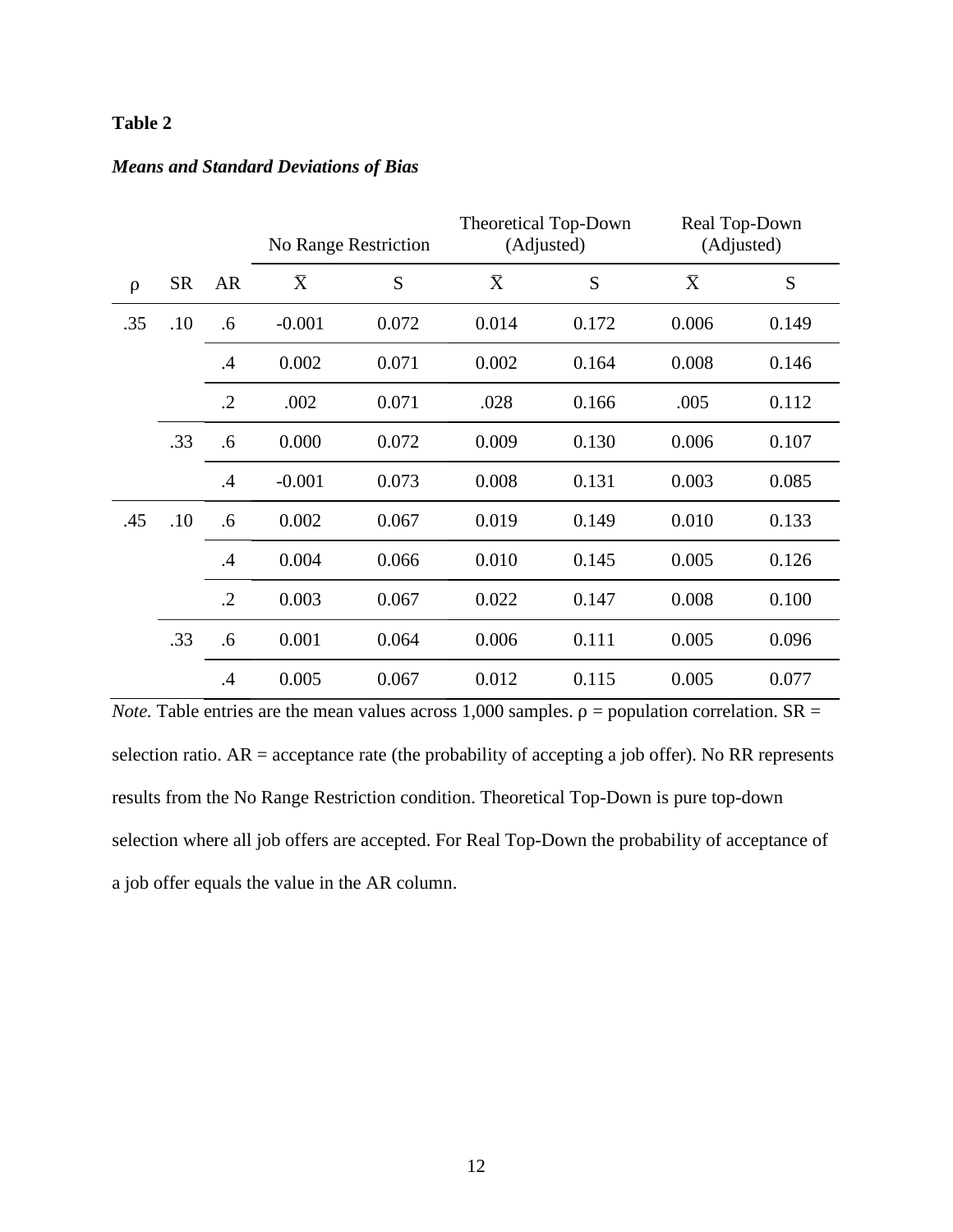## **Table 3**

|     |           |            | No Range Restriction |       | <b>Theoretical Top-Down</b><br>(Adjusted) |       | Real Top-Down<br>(Adjusted) |       |
|-----|-----------|------------|----------------------|-------|-------------------------------------------|-------|-----------------------------|-------|
| ρ   | <b>SR</b> | <b>AR</b>  | $\bar{X}$            | S     | $\bar{X}$                                 | S     | $\bar{X}$                   | S     |
| .35 | .10       | .6         | 0.005                | 0.007 | 0.030                                     | 0.042 | 0.022                       | 0.032 |
|     |           | .4         | 0.005                | 0.007 | 0.027                                     | 0.038 | 0.021                       | 0.034 |
|     |           | $\cdot$ .2 | 0.005                | 0.007 | 0.028                                     | 0.043 | 0.013                       | 0.017 |
|     | .33       | .6         | 0.005                | 0.007 | 0.017                                     | 0.025 | 0.011                       | 0.017 |
|     |           | .4         | 0.005                | 0.008 | 0.017                                     | 0.025 | 0.007                       | 0.010 |
| .45 | .10       | .6         | 0.004                | 0.006 | 0.022                                     | 0.036 | 0.018                       | 0.027 |
|     |           | .4         | 0.004                | 0.007 | 0.021                                     | 0.037 | 0.016                       | 0.025 |
|     |           | $\cdot$ .2 | 0.004                | 0.007 | 0.022                                     | 0.036 | 0.010                       | 0.014 |
|     | .33       | .6         | 0.004                | 0.006 | 0.012                                     | 0.018 | 0.009                       | 0.014 |
|     |           | .4         | 0.004                | 0.007 | 0.013                                     | 0.021 | 0.006                       | 0.009 |

*Note.* Table entries are the mean values across 1,000 samples.  $\rho$  = population correlation. SR = selection ratio.  $AR =$  acceptance rate (the probability of accepting a job offer). No RR represents results from the No Range Restriction condition. Theoretical Top-Down is pure top-down selection where all job offers are accepted. For Real Top-Down the probability of acceptance of a job offer equals the value in the AR column.

Extended comparisons of bias and squared bias are shown in Tables 4 and 5 which compare bias and squared bias for the adjusted values to the bias and squared bias observed in the no range restriction condition. These comparisons take the form of Cohen's *d* statistic, which translates mean differences into a standardized metric of number of standard deviations. Table 4 shows that bias was low for both adjusted values (*d* less than .2 in all conditions) but was slightly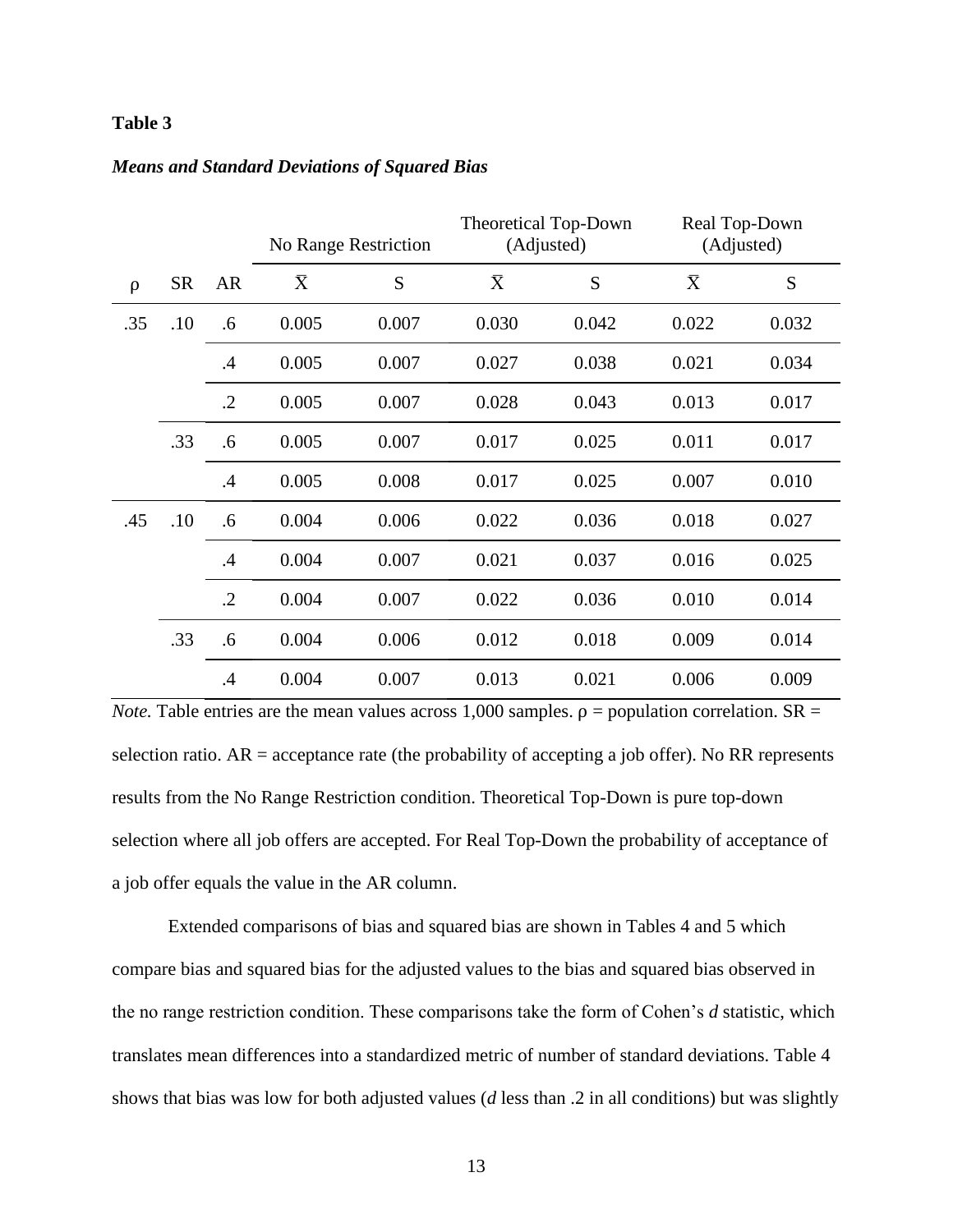lower for the realistic top-down adjusted values (less than .1) than for the theoretical top-down condition. Table 5 shows higher levels of squared bias in *d* terms (*d* ranges from .5 to .8), but *d* values are generally lower for realistic top-down.

## **Table 4**

## *Cohen's d for Bias*

|     |           |            | <b>Theoretical Top-Down</b><br>(adj) vs. | Real Top-Down (adj)<br>VS. |
|-----|-----------|------------|------------------------------------------|----------------------------|
| ρ   | <b>SR</b> | AR         | No Range Restriction                     | No Range Restriction       |
| .35 | .10       | .6         | 0.114                                    | 0.060                      |
|     |           | .4         | 0.000                                    | 0.052                      |
|     |           | $\cdot$ .2 | 0.204                                    | 0.032                      |
|     | .33       | .6         | 0.086                                    | 0.066                      |
|     |           | .4         | 0.085                                    | 0.050                      |
| .45 | .10       | .6         | 0.147                                    | 0.076                      |
|     |           | .4         | 0.053                                    | 0.010                      |
|     |           | $\cdot$ .2 | 0.166                                    | 0.059                      |
|     | .33       | .6         | 0.055                                    | 0.049                      |
|     |           | $\cdot$    | 0.074                                    | 0.000                      |

*Note.*  $\rho$  = population correlation.  $SR$  = selection ratio.  $AR$  = acceptance rate (the probability of accepting a job offer). No Range Restriction represents results from the no range restriction condition. Theoretical Top-Down is pure top-down selection where all job offers are accepted. For Real Top-Down the probability of acceptance of a job offer equals the value in the AR column.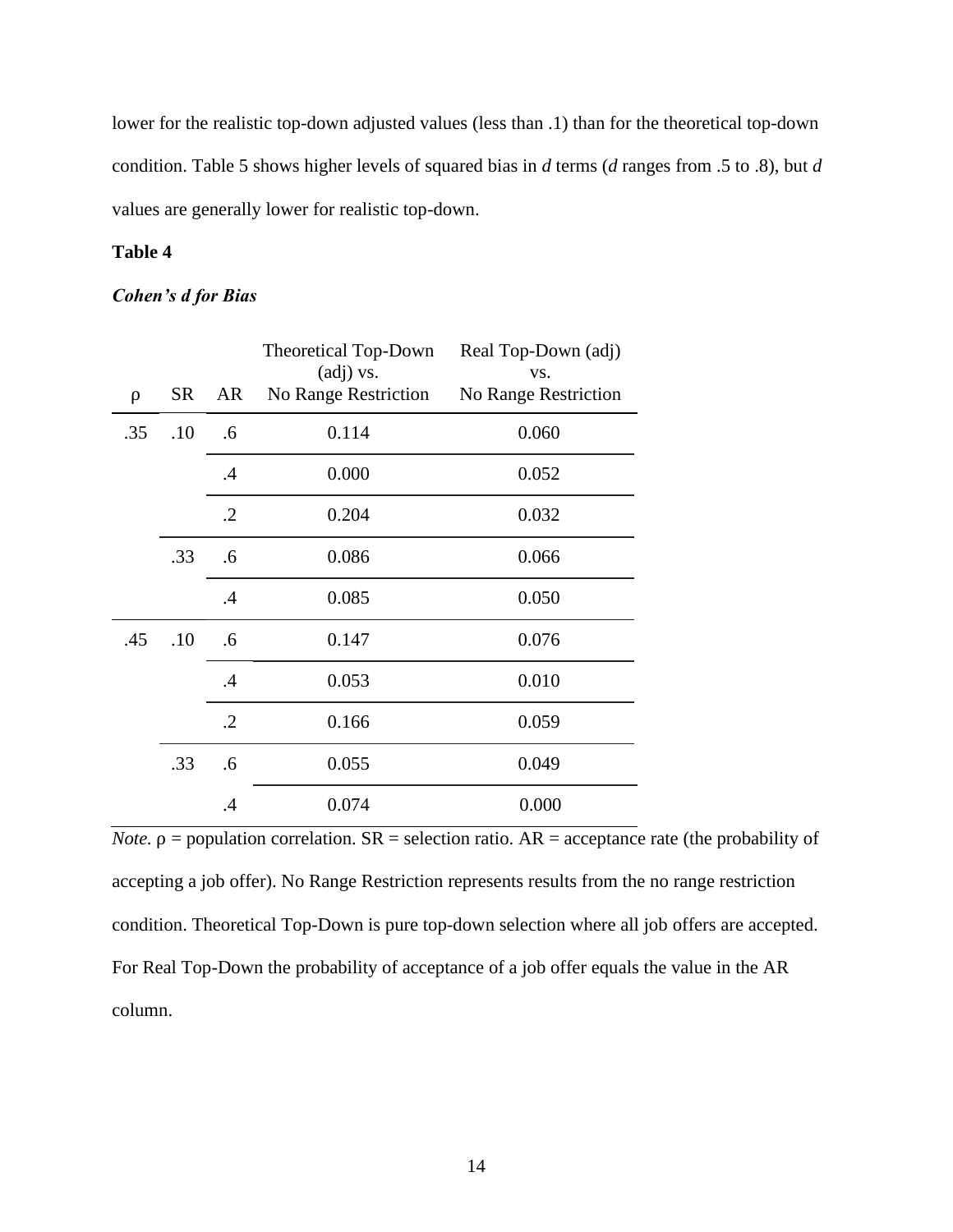## **Table 5**

## *Cohen's d for Squared Bias*

| ρ   | <b>SR</b> | AR         | <b>Theoretical Top-Down</b><br>$\left( \text{adj} \right)$ vs.<br>No Range Restriction | Real Top-Down (adj) vs.<br>No Range Restriction |
|-----|-----------|------------|----------------------------------------------------------------------------------------|-------------------------------------------------|
| .35 | .10       | .6         | 0.830                                                                                  | 0.734                                           |
|     |           | .4         | 0.805                                                                                  | 0.652                                           |
|     |           | $\cdot$ .2 | 0.747                                                                                  | 0.615                                           |
|     | .33       | .6         | 0.654                                                                                  | 0.462                                           |
|     |           | .4         | 0.647                                                                                  | 0.221                                           |
| .45 | .10       | .6         | 0.697                                                                                  | 0.716                                           |
|     |           | .4         | 0.638                                                                                  | 0.654                                           |
|     |           | $\cdot$ .2 | 0.694                                                                                  | 0.542                                           |
|     | .33       | .6         | 0.596                                                                                  | 0.464                                           |
|     |           | .4         | 0.575                                                                                  | 0.248                                           |

*Note.*  $\rho$  = population correlation.  $SR$  = selection ratio.  $AR$  = acceptance rate (the probability of accepting a job offer). No Range Restriction represents results from the No Range Restriction condition. Theoretical Top-Down is pure top-down selection where all job offers are accepted. For Real Top-Down the probability of acceptance of a job offer equals the value in the AR column.

Conditions with the higher correlation and the higher proportion of applicants chosen from the sample (i.e.,  $\rho = .45$ ,  $SR = .33$ ) and the lowest acceptance rates for realistic top-down conditions yielded bias values that were essentially no different from bias found in the no range restriction condition. But, as mentioned before, due to the possible presence of both positive and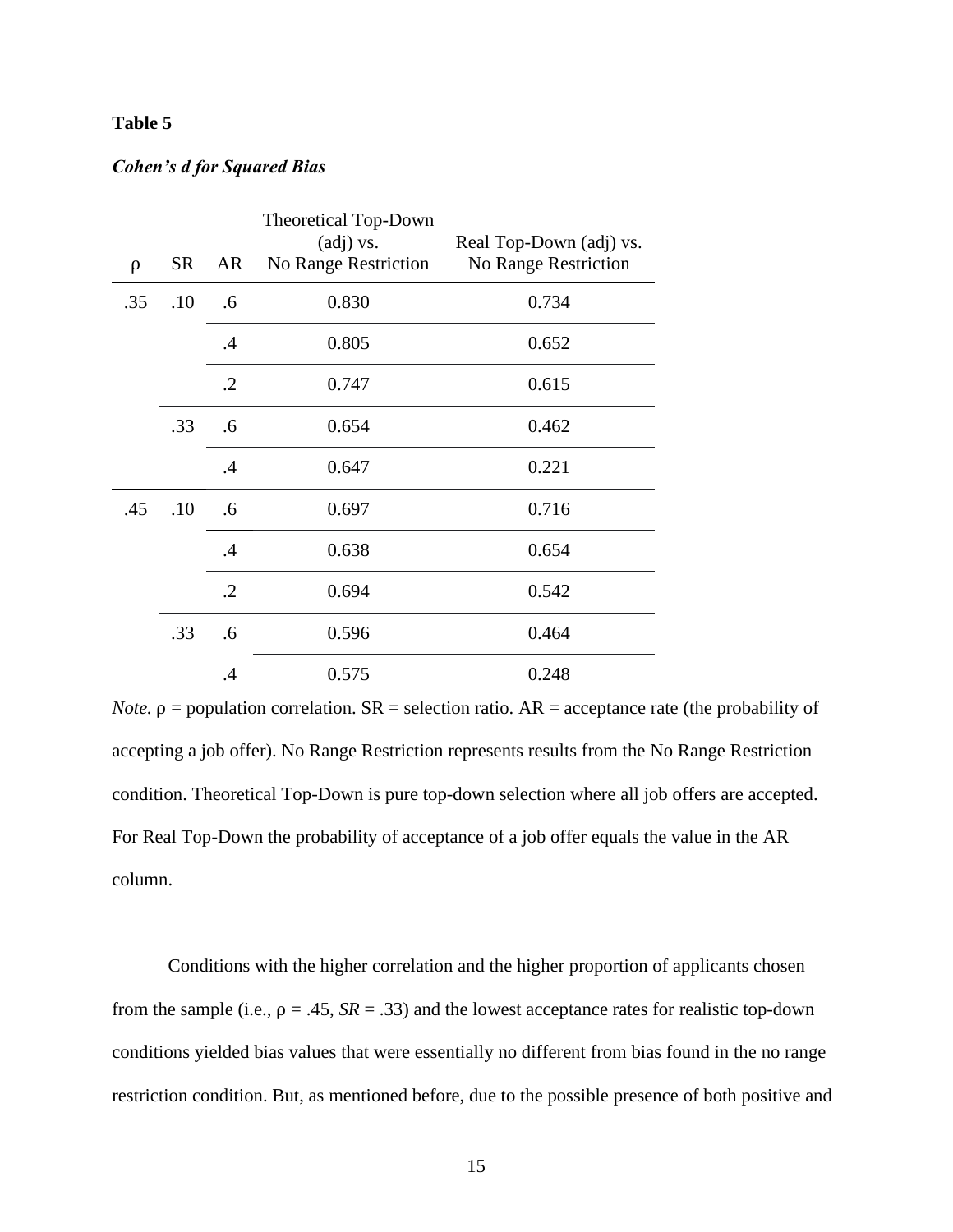negative bias values and their ability to cancel each other out when calculating the mean, it is beneficial to look more closely at the Cohen's *d* values for squared bias, shown in Table 5. Table 5 shows the same patterns that were found in Table 3. Differences for squared bias varied in conjunction with the acceptance rate for the realistic top-down conditions. That is, for conditions that had the same population correlation and selection ratio, higher acceptance rates yielded greater differences in squared bias and lower acceptance rates yielded smaller differences in squared bias when comparing the realistic top-down conditions to the no range restriction condition. Cohen's *d* values for squared bias comparing the theoretical top-down conditions to the no range restriction condition did not display this same pattern. The lowest differences in squared bias occurred for conditions with the lowest acceptance rates for each combination of population correlation and selection ratio in the realistic top-down conditions.

#### **Discussion**

These results are interesting, given the underlying assumption of perfect top-down selection in using the direct range restriction correction equation. The results of the present study indicate that the direct range restriction correction yields results that are actually more accurate when perfect top-down selection is not observed than when it is observed. However, it is important to note that this study used the observed (i.e., actual) standard deviations in the correction equation. There is, however, and alternate method to execute the direct range restriction correction that uses the selection ratio instead of the observed standard deviations. This approach is often employed in meta-analyses. For example, in a meta-analysis, actual standard deviations may not be known, so researchers will use the selection ratios, which are (sometimes) known, to estimate the restricted and unrestricted standard deviations. To convert a

16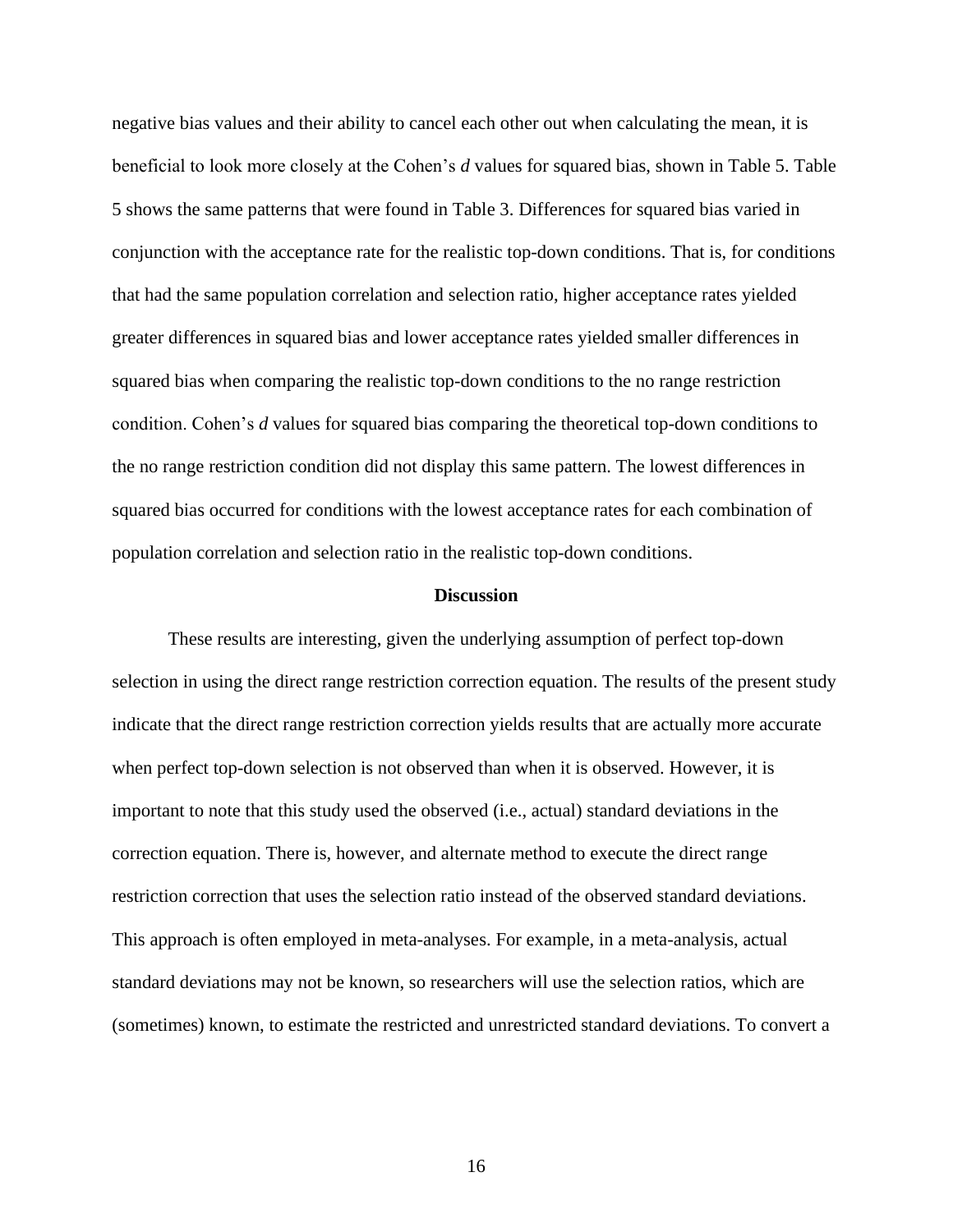selection ratio to the restricted standard deviation (where the unrestricted standard deviation is 1.0), the following equation is employed (Schmidt, Hunter, & Urry, 1976, p. 485).

$$
SD_{res} = \sqrt{1 + \frac{z}{(e^{z^2/2}\sqrt{2\pi}) * SR}} - \left(\frac{1}{(e^{z^2/2}\sqrt{2\pi}) * SR}\right)^2
$$

where  $SR$  is the selection ratio and  $\chi$  is the value from a standard normal distribution that corresponds to a probability of  $1 - SR$ . The equation above assumes perfect (i.e., theoretical) top-down selection. Although the current study did not provide evidence that imperfect top-down selection diminishes the accuracy of the direct range restriction correction equation, if the study had utilized estimates of standard deviation based on the equation above, rather than actual standard deviations, the results may be different. More research is needed to explore this topic.

## **Conclusion**

The results of this study show that researchers and practitioners need not fear using the direct range restriction equation when selection did not occur in a perfect top-down fashion as long as the range restriction adjustment is made with the actual (i.e., observed) standard deviations. The error (bias and squared bias) is no worse in cases where perfect top-down selection does not occur than when perfect top-down selection does occur. In fact, the results of this study indicate that the correction equation for direct range restriction yields an adjusted correlation that is slightly more accurate when perfect top-down selection is not present. This finding is good news for the field as perfect top-down selection is likely never encountered in practice due to organizational consideration of multiple factors in the selection process as well as the existence of multiple employment options for highly desired candidates.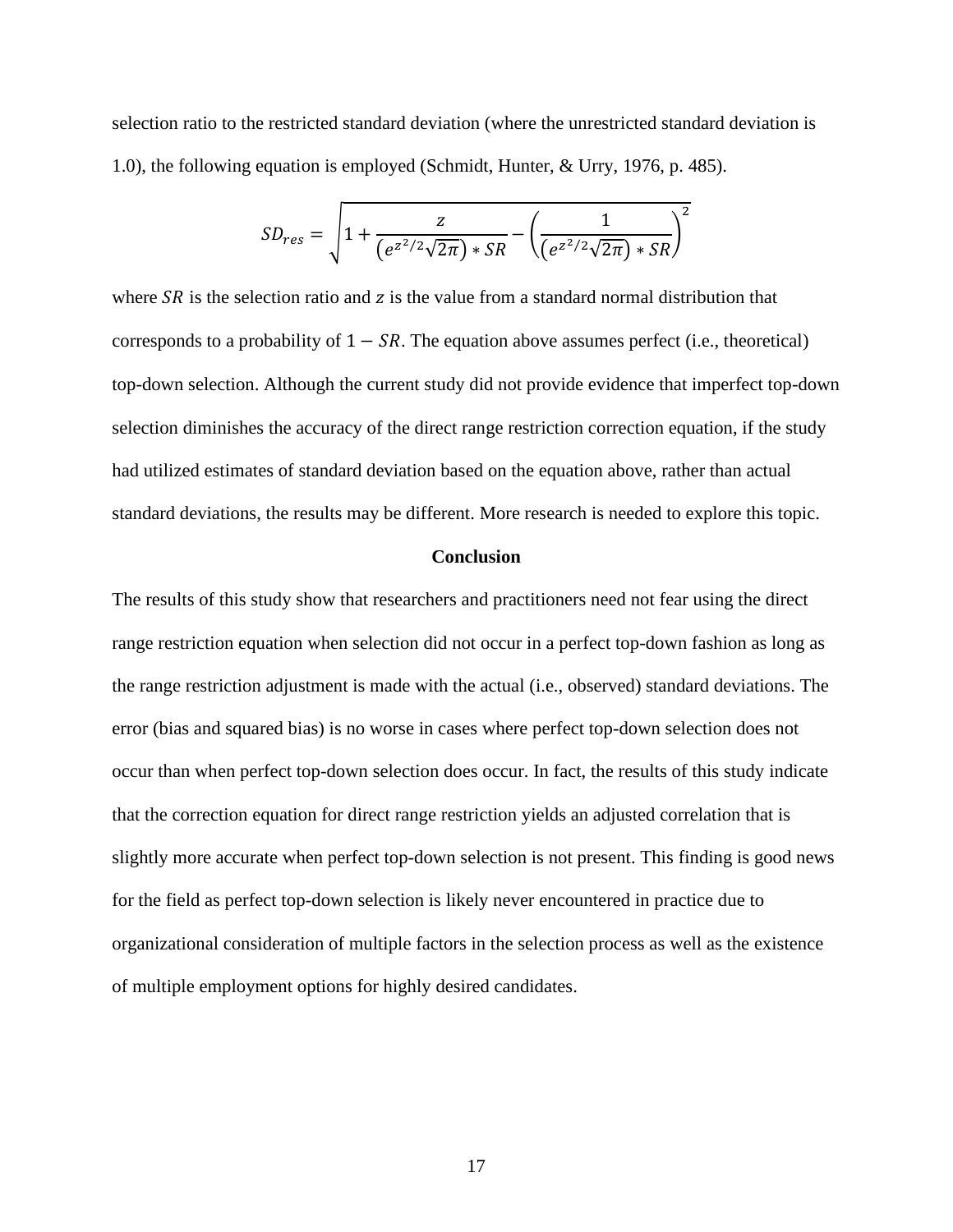#### References

- Barrick, Stewart, G. L., Neubert, M. J., & Mount, M. K. (1998). Relating member ability and personality to work-team processes and team effectiveness. *Journal of Applied Psychology*, *83*(3), 377–391. https://doi.org/10.1037/0021-9010.83.3.377
- Beatty, A. S., Barratt, C. L., Berry, C. M., & Sackett, P. R. (2014). Testing the generalizability of indirect range restriction corrections. *Journal of Applied Psychology, 99*(4), 587-598. https://doi.apa.org/doi/10.1037/a0036361
- Cascio, W. (1991). Applied psychology in personnel management  $(4<sup>th</sup>$  ed.). New Jersey: Prentice-Hall.
- Chambers, R. J. (2016). *Evaluating indicators of job performance: Distributions and types of analyses* (10307765). [Doctoral dissertation, Louisiana Tech University]. ProQuest.
- Ellershaw, Fullarton, C., Rodwell, J., & McWilliams, J. (2016). Conscientiousness, openness to experience and extraversion as predictors of nursing work performance: A facet-level analysis. *Journal of Nursing Management*, *24*(2), 244–252.

https://doi.org/10.1111/jonm.12306

- Griffin M. A., Neal A. & Parker S. K. (2007). A new model of work role performance: Positive behavior in uncertain and interdependent contexts. *Academy of Management Journal 50*, 327–347
- Guion, R. M. (1998). *Assessment, measurement, and prediction for personnel decisions.*  Lawrence Erlbaum Associates, Inc.
- Lawley, D. (1943). A note on Karl Pearson's selection formula. *Proceedings of the Royal Society of Edinburgh, 62*, (Section A), 28-30.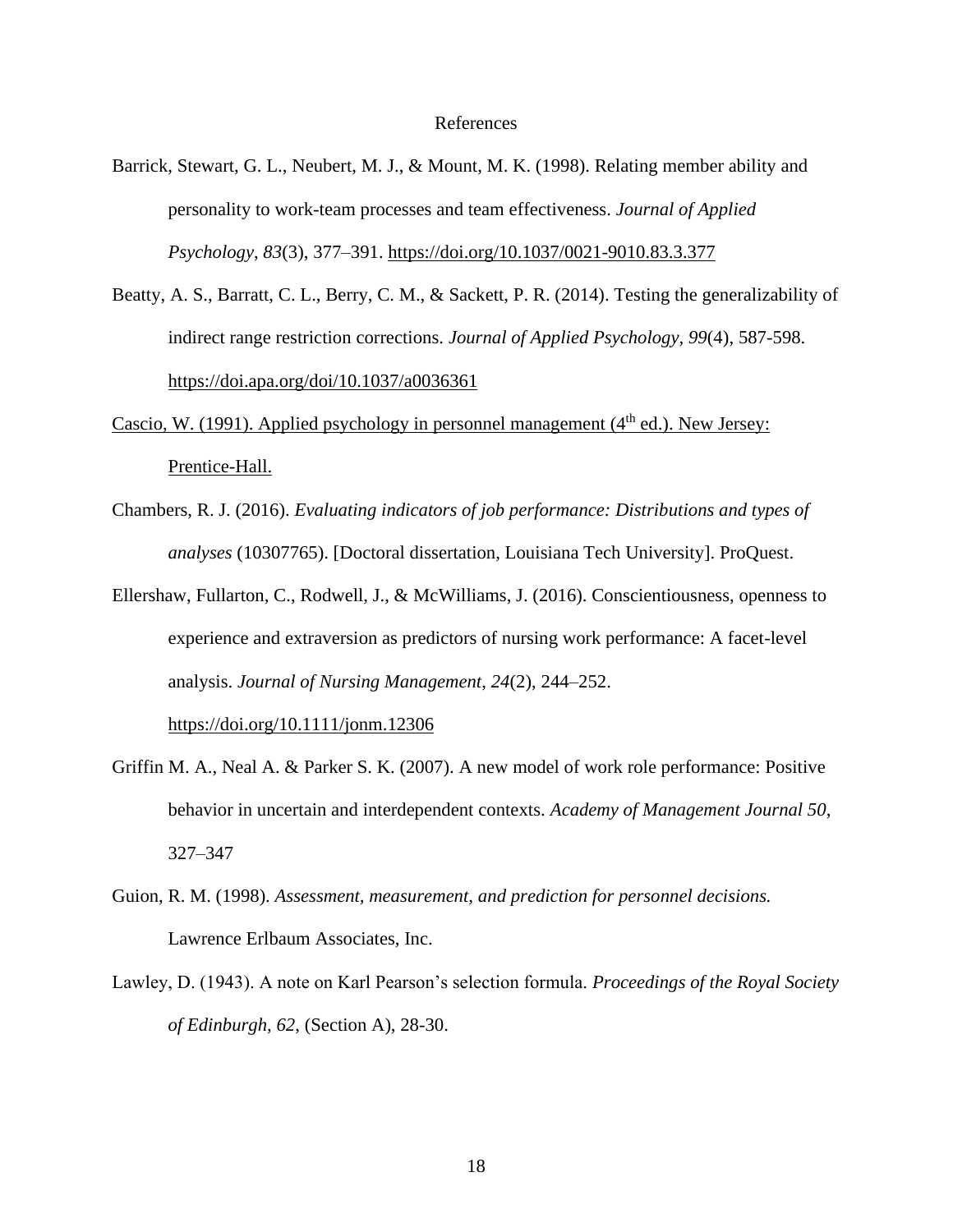Pearson, K. (1903). I. Mathematical contributions to the theory of evolution. —XI. On the influence of natural selection on the variability and correlation of organs. *Philosophical Transactions of the Royal Society of London. Series A, Containing Papers of a Mathematical or Physical Character 200:* 1–66. http://doi.org/10.1098/rsta.1903.0001

- Principles for the Validation and Use of Personnel Selection Procedures (2018). *Industrial and Organizational Psychology: Perspectives on Science and Practice, 11*(Supl 1), 2– 97. https://doi.org/10.1017/iop.2018.195
- Raju, N. S., & Brand, P. A. (2003). Determining the significance of correlations corrected for unreliability and range restriction. *Applied Psychological Measurement, 27*(1), 52–71. https://doi.org/10.1177/0146621602239476
- Ree, M. J., Carretta, T. R., Earles, J. A., & Albert, W. (1994). Sign changes when correcting for range restriction: A Note on Pearson's and Lawley's selection formulas. *Journal of Applied Psychology, 79*(2), 298–301. https://doi-org.libsrv.wku.edu/10.1037/0021- 9010.79.2.298
- Sackett, P. R. & Yang, H. (2000). Correction for range restriction: An expanded typology. *Journal of Applied Psychology, 85*(1), 112-118.

https://psycnet.apa.org/doi/10.1037/0021-9010.85.1.112

- Salkind, N. J. (2010). Restriction of range. In *Encyclopedia of research design* (Vol. 1, pp. 1279- 1280). SAGE Publications, Inc., https://www.doi.org/10.4135/9781412961288.n388
- Schmidt, F. L., Hunter, J. E., & Urry, V. W. (1976). Statistical power in criterion-related validation studies. *Journal of Applied Psychology, 61*, 473-485.

Thorndike, R. L. (1949). *Personnel selection: Test and measurement techniques.* Wiley.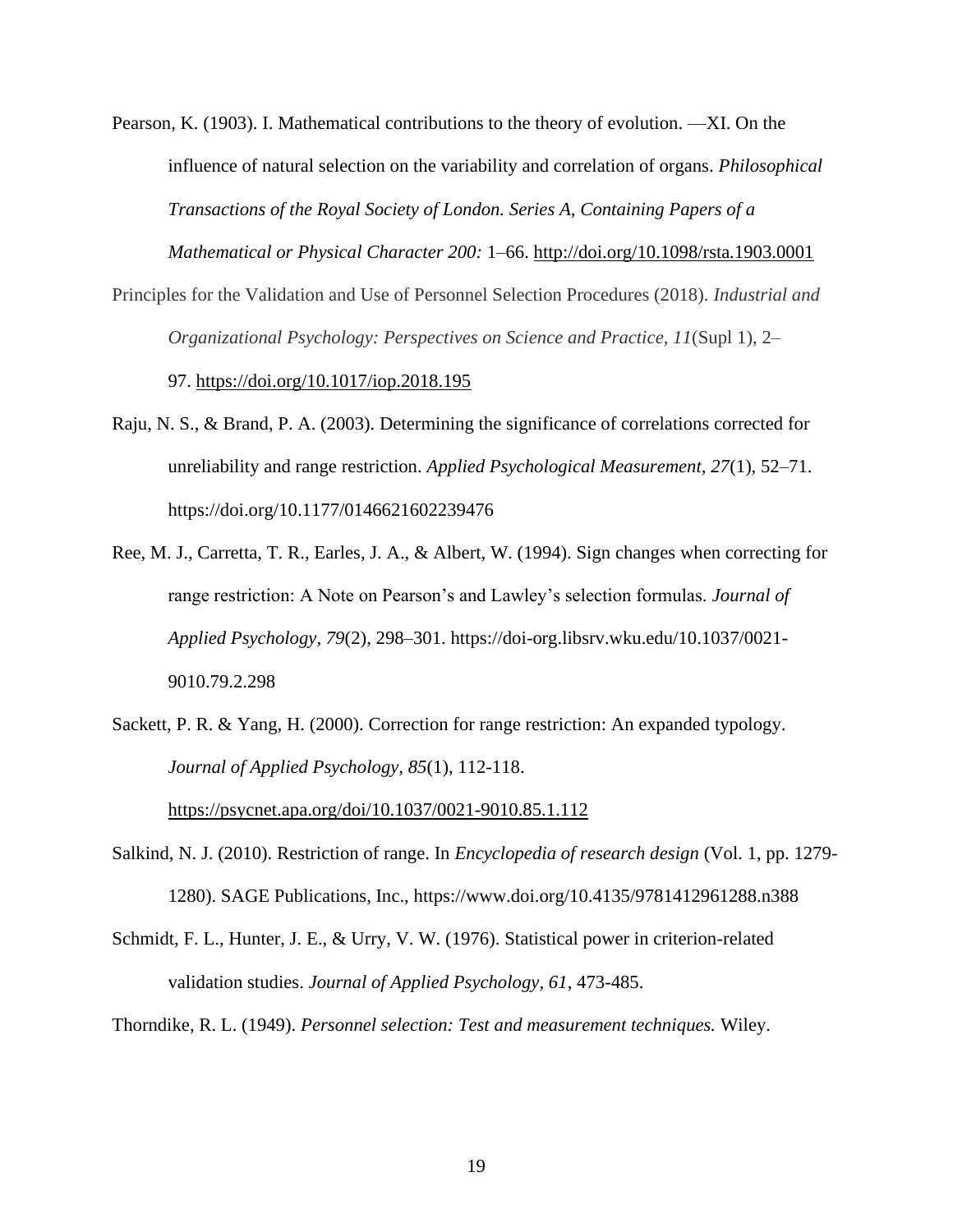Wolfe, D. A., & Schneider, G. (2017). *Intuitive introductory statistics.* Springer International Publishing. https://doi-org.libsrv.wku.edu/10.1007/978-3-319-56072-4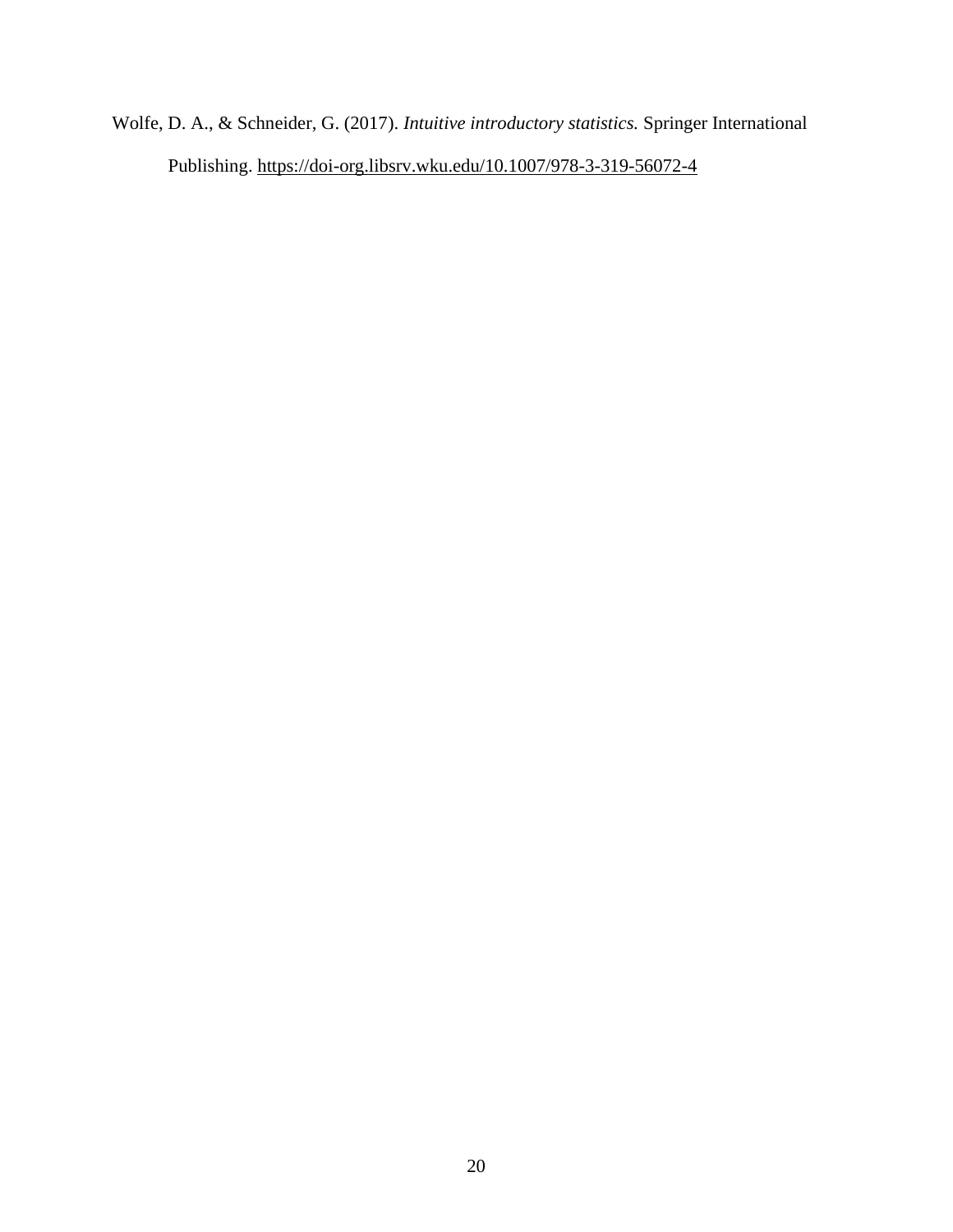## Seguin, Todd

From: Student@www-prod01.wku.edu **Sent:** Friday, April 15, 2022 8:51 AM To: Seguin, Todd **Subject:** Copyright Permission form submission

Copyright Permission

Name: Treon, Alana

Email (to receive future readership statistics): alanatreon@gmail.com

Type of document: ['Thesis']

Title: THE EFFECTS OF IMPERFECT TOP-DOWN SELECTION ON THE ACCURACY OF THE DIRECT RANGE RESTRICTION ADJUSTMENT

Keywords (3-5 keywords not included in the title that uniquely describe content): correction equation, monte carlo

Committee Chair: Reagan Brown

Additional Committee Members: Katrina Burch Xiaowen Chen

Select 3-5 TopSCHOLAR® disciplines for indexing your research topic in TopSCHOLAR®: Industrial and Organizational Psychology Psychology Other Psychology

Copyright Permission for TopSCHOLAR® (digitalcommons.wku.edu) and ProQuest research repositories:

I hereby warrant that I am the sole copyright owner of the original work.

I also represent that I have obtained permission from third party copyright owners of any material incorporated in part or in whole in the above described material, and I have, as such identified and acknowledged such third-part owned materials clearly. I hereby grant Western Kentucky University the permission to copy, display, perform, distribute for preservation or archiving in any form necessary, this work in TopSCHOLAR® and ProQuest digital repository for worldwide unrestricted access in perpetuity.

I hereby affirm that this submission is in compliance with Western Kentucky University policies and the U.S. copyright laws and that the material does not contain any libelous matter, nor does it violate third-party privacy. I also understand that the University retains the right to remove or deny the right to deposit materials in TopSCHOLAR® and/or ProQuest digital repository.

['I grant permission to post my document in TopSCHOLAR and ProQuest for unrestricted access.']

The person whose information is entered above grants their consent to the collection and use of their information consistent with the Privacy Policy. They acknowledge that the use of this service is subject to the Terms and Conditions.